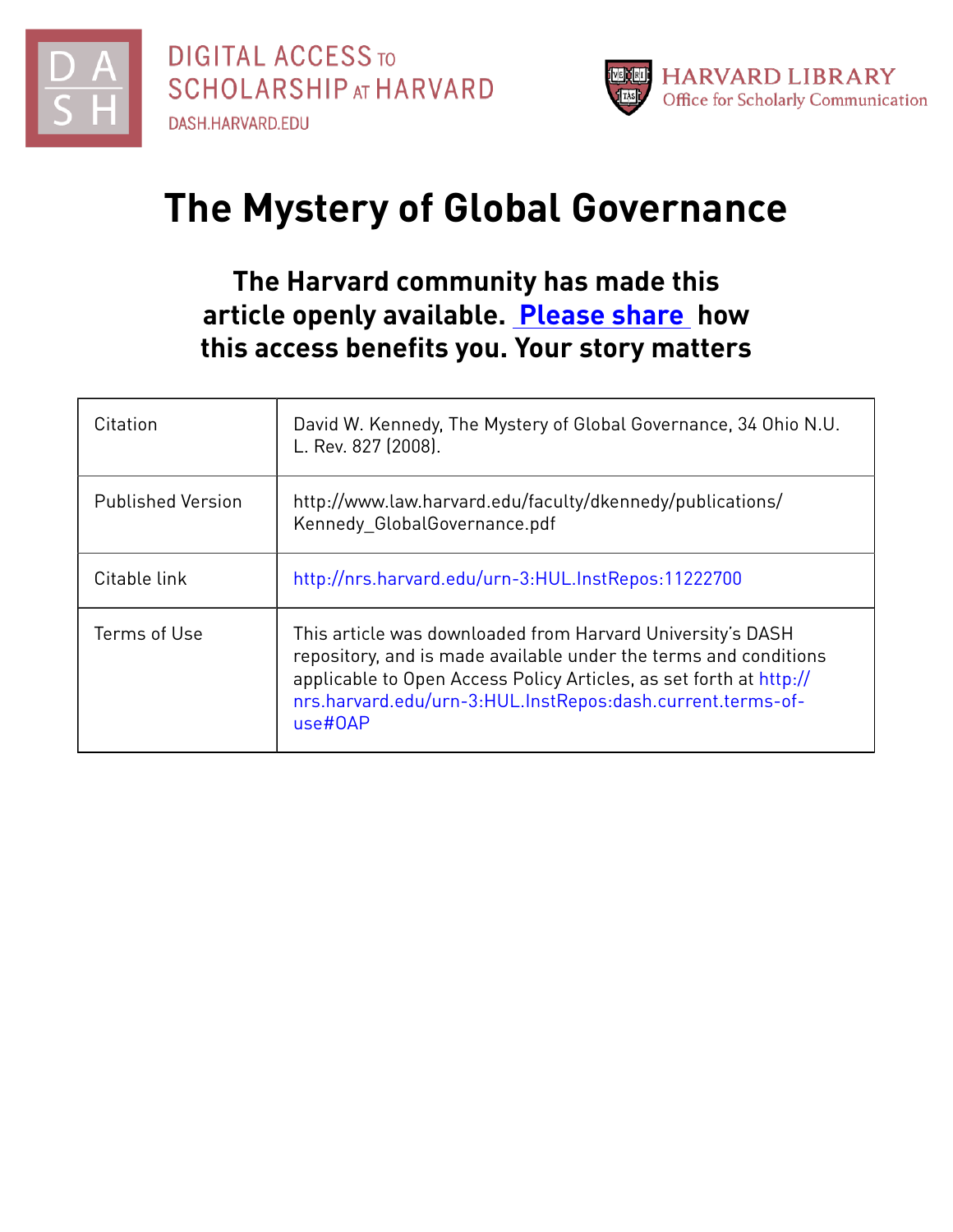# Ohio Northern University Law Review

## Articles

#### **"The Mystery of Global Governance"**

#### DAVID KENNEDY\*

#### **Kormendy Lecture, Ohio Northern University, Pettit College of Law January 25, 2008**

#### I. HOW LITTLE WE KNOW

Good morning. Across the legal field, people are re-imagining the nature of law outside and among states. And we lawyers are not alone. Our colleagues throughout the social sciences, in economics, political science, sociology, anthropology and more are all thinking anew about global patterns of power and influence.

The simple fact that people are thinking anew is itself of real significance. Significant because it reflects how little we actually know about how we are governed.

Global governance remains a mystery because so much about global society itself eludes our grasp. Everywhere we can see the impact of things global, foreign, far away. How does it all work, how do all the pieces fit together? How is public power exercised, where are the levers, who are the authorities, how do they relate to one another?

Are the worlds of politics, markets and cultural influence held together in a tight structure or is it all more loose and haphazard? Are there more than one global order—how much, in the end, is simply chaos, how much the work of an invisible hand?

<sup>\*</sup> University Professor of Law and David and Mariana Fisher University Professor of International Relations, Brown University, and Manley O. Hudson Visiting Professor of Law, Harvard Law School. I am most grateful to Joel Trachtman and Jeff Dunoff for inviting me to present a version of this paper at their "Ruling the World" workshop in December of 2007. The various papers presented at that workshop (including mine) will be published as a collection by Cambridge University Press in the near future.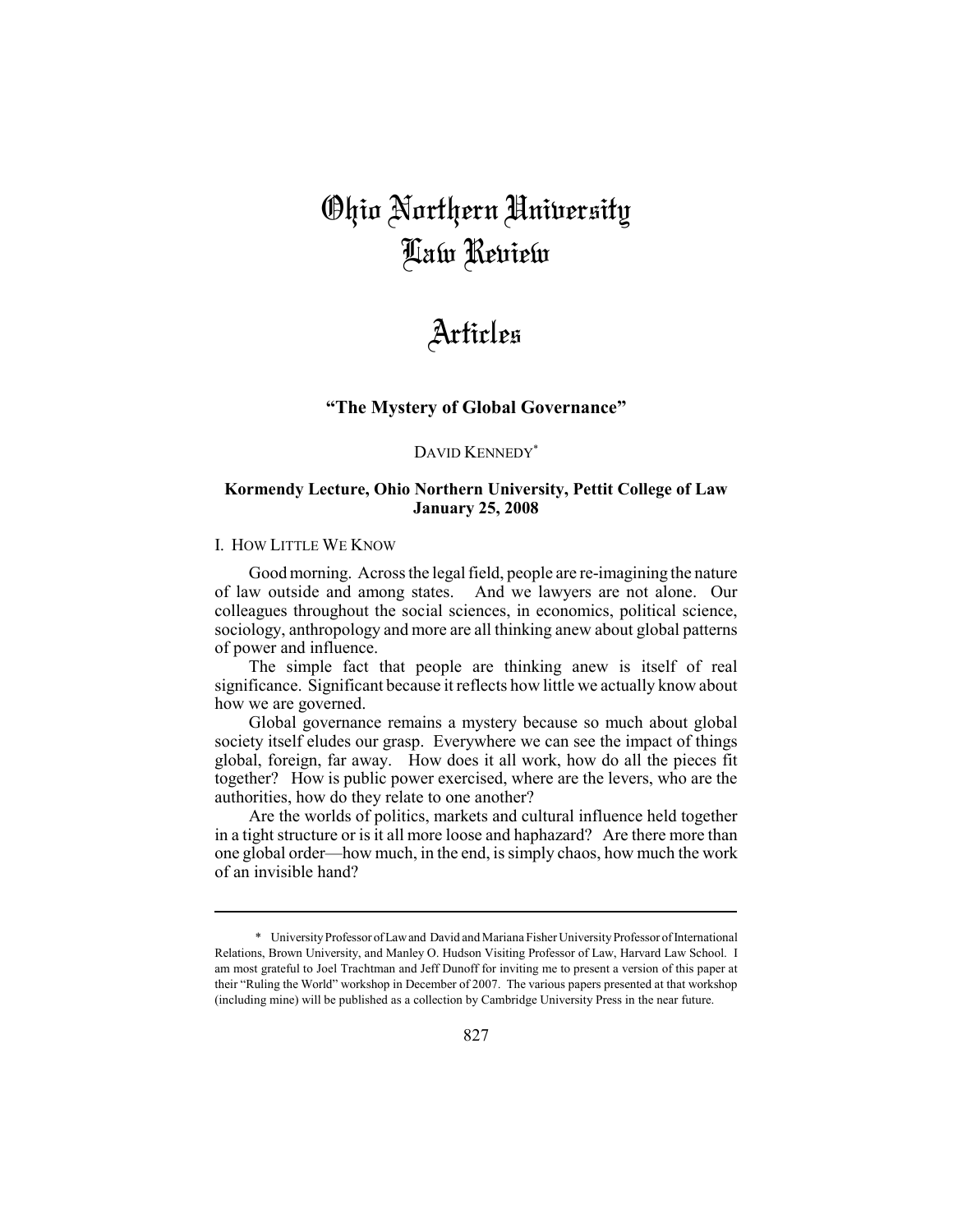These questions become urgent when they touch an issue about which we care deeply. How is so much poverty sustained in a world of such plenty? What separates leading from lagging sectors, cultures or nations from one another? How can security be achieved between and within the world's different cultures and nations. If we want to do something about poverty or the environment—if we would like to complain or protest or simply participate —to whom should we address ourselves?

Indeed, how has knowledge about all this itself come to be so unequally distributed? If we understood the machinery by which inequalities and hierarchies of influence and wealth and knowledge are reproduced, we might begin to know how to make the world a better place.

None of these questions have clear answers. We do not know how power is put together on the global stage, let alone how its exercise might be rendered just or effective. Indeed, we are only just beginning to unravel the mystery of global governance. Simply mapping the modes of global power and identifying the channels and levers of influence remains an enormous sociological challenge.

At the same time, we must remember that not that long ago most in the legal profession thought they knew how it all worked. There was private law and public law, national law and international law, each with its own domain. Global governance was the sum of these well known parts, each served by its own disciplinary experts. It is fascinating how quickly that confidence has disappeared and those disciplinary boundaries have broken down.

I would like to think it was partly that decades of critical inquiry were finally rewarded, broke through. But I suspect it was a slowly rising tide of skepticism—accumulated frustration among all those navigating the global political economy with only our routine maps of how the global game is played and where the rules are made.

We may take some comfort that our colleagues in political science and sociology and anthropology and economics were equally confident, if at different moments, and have also had their comeuppance. There were ritualized disputes—realism and constructivism, neo-marginalism and institutionalism, and so on. Yet each of these disciplines thought that, by and large, they had a pretty good sense for how the global picture fit together.

As an avid consumer of their work, I must say I would not want to navigate by their maps of world power. Everywhere there is important knowledge, promising new initiatives, intriguing insights. But somehow the broader picture remains elusive.

In part we can blame specialization. Not that long ago, many leading public international lawyers were simply ignorant of international economic law and trade—outside their concern. Internationalists on every faculty had something of the ghetto mentality. Each subfield defended its turf. The study of European law was a rather dramatic example precisely because it arose so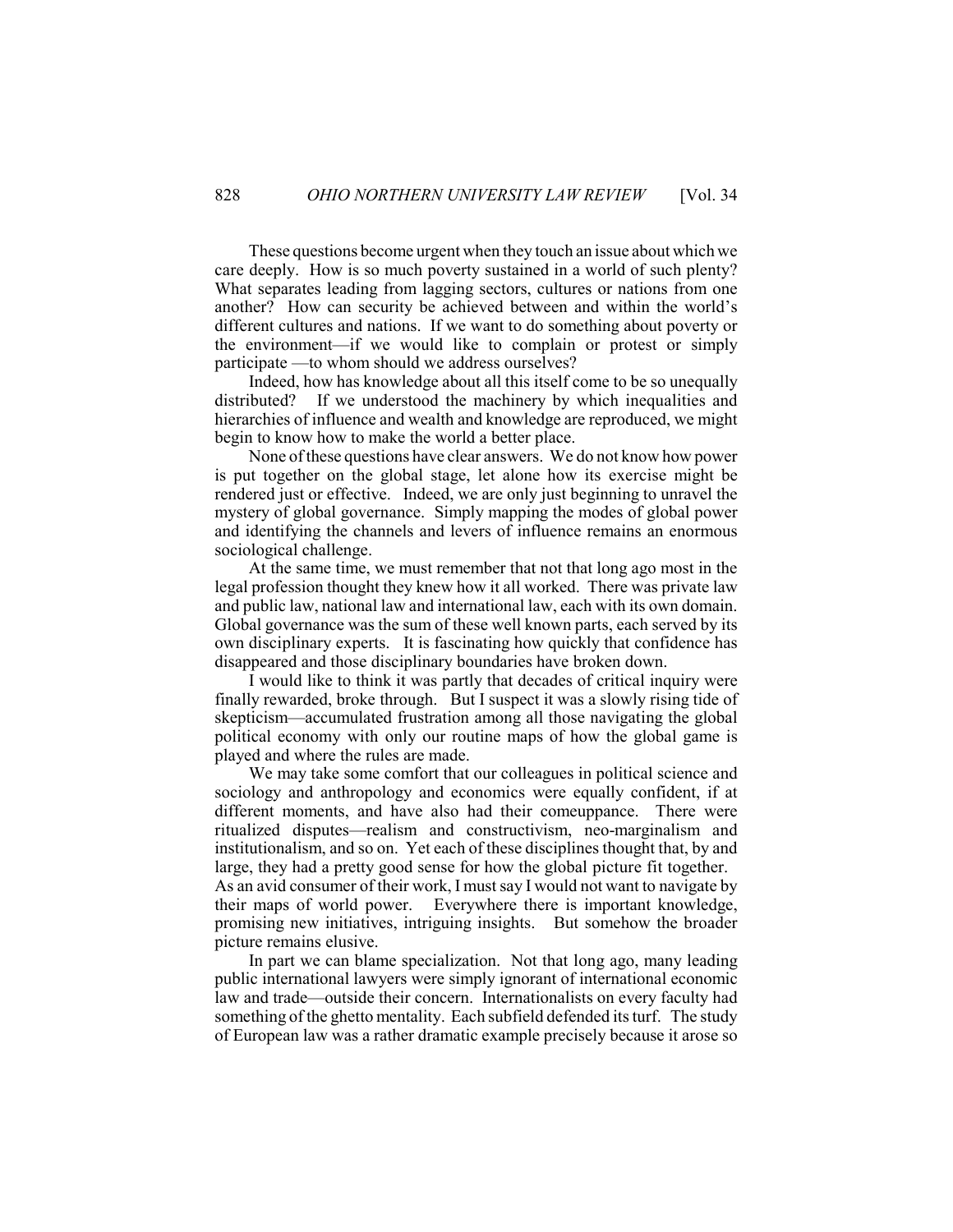recently, with tributaries in public international law, national business regulation, constitutional or administrative law and more. But it soon enough became a world of its own.

Disciplinary specialization is not peculiar to lawyers, of course. The American academy of internationalists has all become rather parochial. In political science, the sub-discipline of "international relations" remains an overwhelmingly Ango-American peculiarity. This is partly personnel. A tremendously productive generation of Europeans entered the American legal academy during and after the Second World War—it is difficult to identify their successors or to find voices from other regions of parallel importance in our academy today. But it is also a matter of research agenda. Even the most detailed empirical study of comparative patterns across hundreds of states can hardly help but miss the forest for the trees. Or see the forest in the trees it can measure. The great integrative thinkers of a generation ago seem amateurish, idiosyncratic. But has professionalization deepened our insight? Broadened the scope of our vision?

In economics, the special situations of smaller markets, developing economies, informal economies and black markets and clandestine flows all take second place to the study of interactions among the large post-industrial economic powers. It is no secret that as the economics professoriate professionalized and expanded after the Second World War, they drew the wagons of endogeneity in an ever-tighter circle until much of what anyone would want to know about the patterns of international economic life would need to be learned in exogenous domains relegated to sociology, history, politics and ethics. The pendulum has swung ever so slowly back, but the institutions and political forms and path dependencies brought back within the economics profession remain thin generalizations for the richness of everyday life as it is lived in any economy.

In one after another field, the professionalization of academic knowledge has rendered us blind to what people in other places know. This kind of blind spot is particularly difficult to remedy by interdisciplinary conversation alone, for so many of our disciplines have been purging themselves of knowledge from elsewhere in precisely the same way. Perhaps this is simply one of the costs of a half-century of intellectual, political and economic hegemony. Americans were far more avid importers of scientific ideas a hundred, two hundred years ago when we were living on the periphery of the world system.

At the same time, ideas about economics and law and political affairs developed in the United States have had an enormous impact on the world in the last half century. Unfortunately, we have often been far better at exporting our main ideas than the qualifications and critical traditions with which they arose. And we have imported so little in return. Where in our academic worlds are the great political economists of India or Africa or Latin America—what do we know of them? There are experts in American politics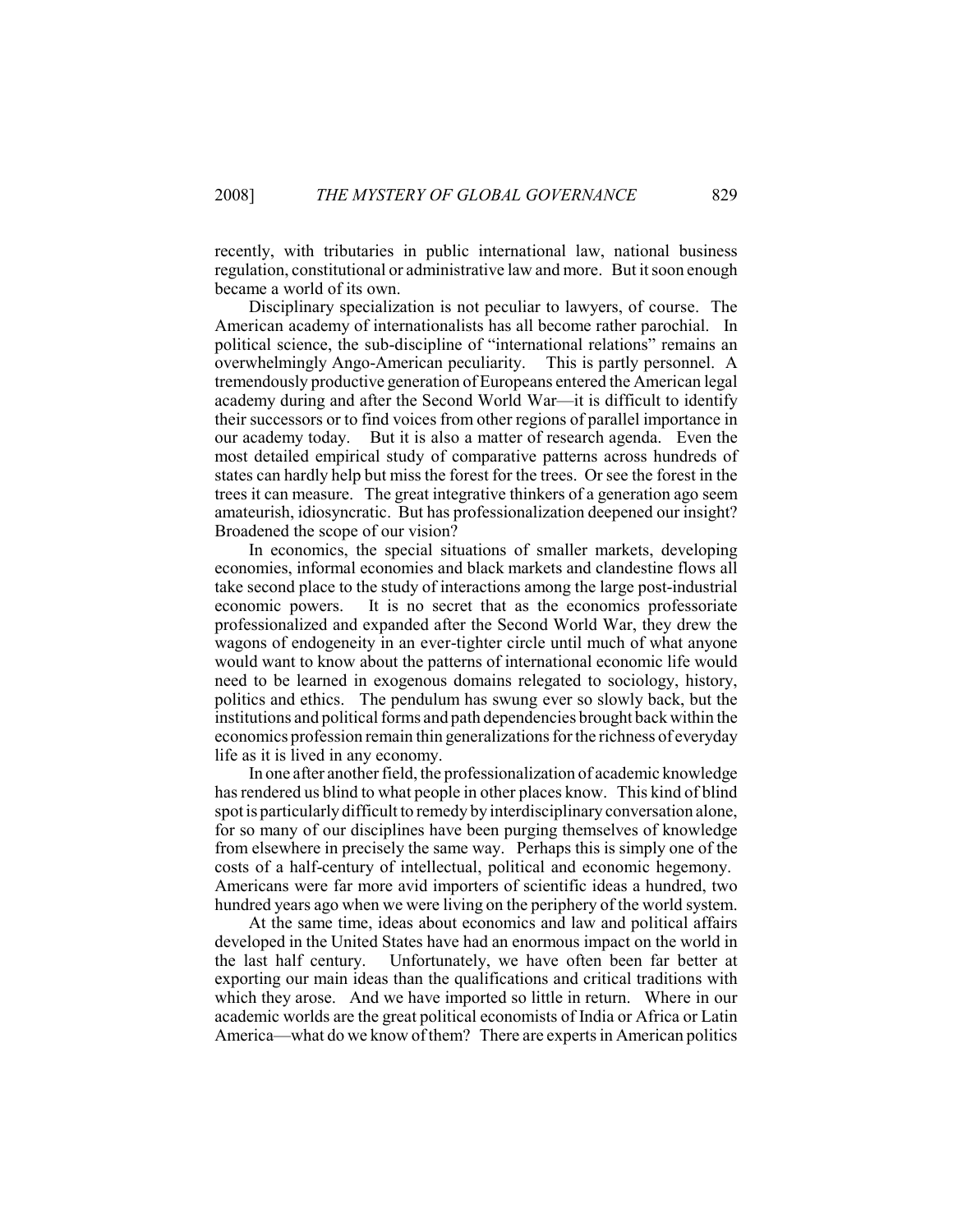and history in China, in Indonesia, in Brazil—how do they teach our history, our ideas?

I have always been struck by the palpable relief among public international lawyers in the North Atlantic that our field weathered the collapse of nineteenth century liberalism, the rise of nationalism, the emergence of international communism, the Soviet Empire, decolonization and the rise of the third world, of Asia, of cultural difference, of feminism and and . . . without having to change *anything.* It is astonishing. The Soviets turned out to be positivists. The Third World loved their sovereignty. All they wanted was a seat on the world court, representation in the international administrative bureaucracies, a little doctrinal change here or there. Everyone could recast their aspirations for justice in the language of universal human rights. Beneath the Islamic, the Hindu, the Christian, the Socialist, the Capitalist traditions lay the same ideas, conveniently spelled out by Eleanor Roosevelt.

#### II. WHAT WERE WE THINKING?

I can report that the situation in Europe was hardly better. From Ireland to Austria, the idea and the institutional machinery of the Europe Union rolled in like a dense fog, foreshortening the horizon of political imagination for an entire generation. If membership is all Europe has to say to its neighbors, what vision does it offer the rest of the world?

For generations young lawyers and policy professionals from across the world have travelled to Europe to learn how their world was made. What did they learn? To pour their humanist aspirations into the most conventional disciplinary categories, rigorously, even passionately. It would be touching, were it not so tragic, to encounter so many well-meant proposals for little imitation European Unions all over the developing world, as if the institutional form appropriate for consolidating the local political and economic power of Europe's post-industrial welfare states would, luckily enough, also be an excellent strategy of economic development for today's Arab or African or Southern Cone regions.

 Visiting law faculties in Europe and the United States today, it is striking the extent to which all this has been swept away. I was recently at a workshop in London where more than fifty doctoral students from almost as many countries described their research, their passion, their intellectual agenda. None seemed content with the inherited maps. Innovation, criticism, the aspiration to begin again was everywhere. Where they had come to the center from far away, they had come to learn how it all fell apart—to engage the history of criticism present in the West and the North.

At the same time, in the legal academies of Europe and the United States, specialists in every field—family law, antitrust, intellectual property, civil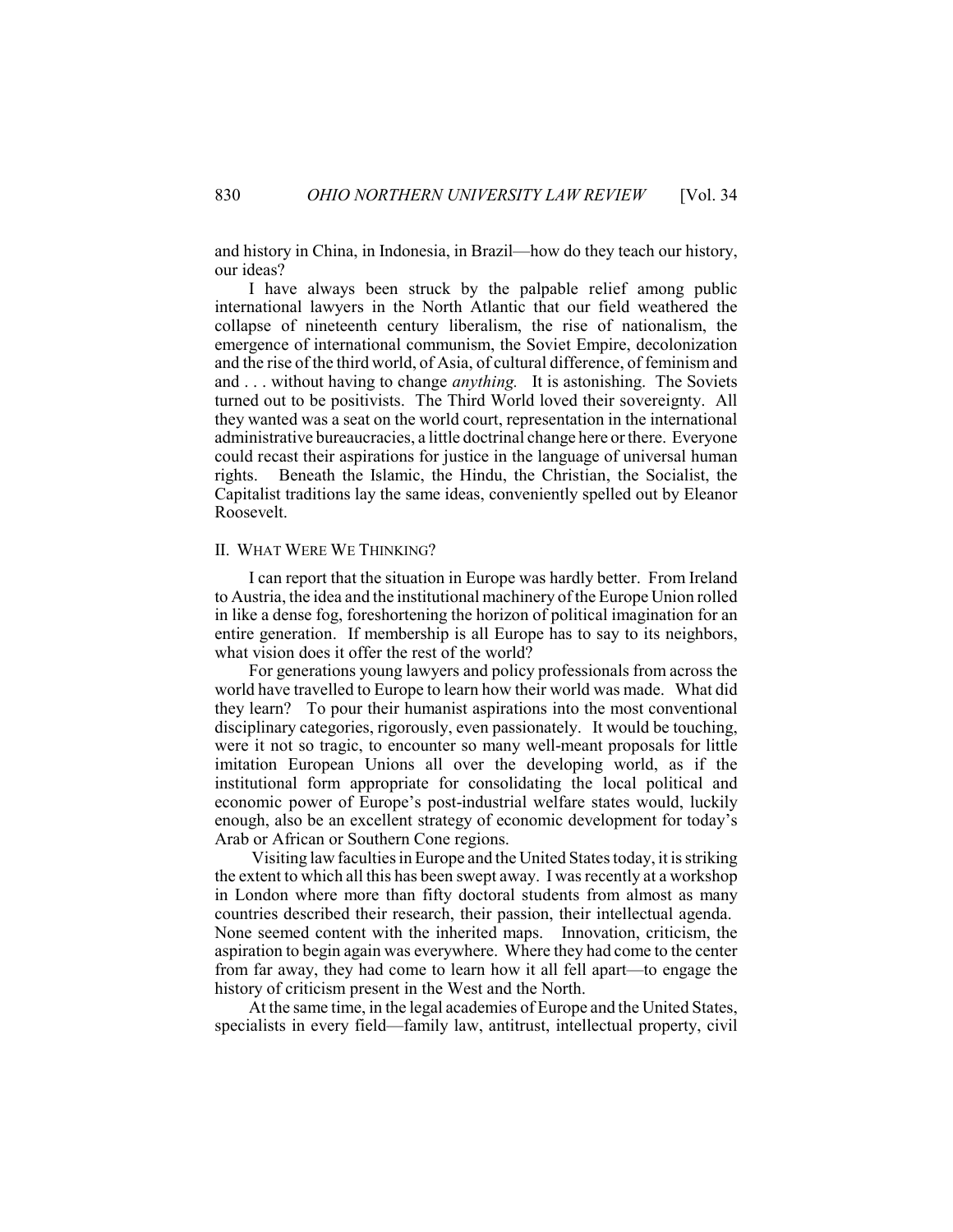procedure, criminal law, banking and commercial law—have come to see their subject in international or comparative terms. It is hard to think of a legal problem which does not cross disciplinary and national boundaries and it is common for internationalists themselves to stretch across public and private law, to teach about trade and security and development, dipping into national and comparative law as they do. Off the top of my head I can think of numerous inventions that would have been unthinkable just a few years back; I am sure each of you can as well. I know of at least two courses in "international local government law," private law scholars coming out with a legal casebook on comparative Islamic modernization, a new program devoted to the law of empire and colonialism, and on and on.

Part of the explanation is the explosion of voices speaking and writing about international affairs that can now be heard in the intellectual centers of the North and West. The wave of post-colonial thinking, subaltern studies, the re-launching of area studies, the amazing popularity of study abroad, are all part of this trend.

What must it feel like for young intellectuals in Central and Eastern Europe today, entering a world of ideas frozen in political and economic calculations made by those who faced one another across the Rhine more than fifty years ago? Or watching as their elites chew and swallow the thousands of regulations made in the shadow of that vision? Must they content themselves with a kind of permanent intellectual and political marginality, orient themselves to a world whose center is Brussels and for which they can offer only an enduring ethical and political frontier? And what of those new Europeans who are German—and Turkish? Who are French—and African? British—and[?] Or those outside Europe, who find themselves in Turkey or Palestine or Israel and imagine themselves *as European*?What place for them in the European home?

Something similar is happening in the North American legal academy an invasion of brilliant young legal intellectuals from all over the place. At almost every law school you will find faculty from Kenya or Germany or Mexico. They get tenure the same way, teach the same courses, write in a similar vernacular to their more locally rooted American colleagues and yet their awareness of the blurriness of disciplinary boundaries as they stretch across the planet cannot help but break through, along with all their diverse and complicated emotions about the place of the first world in the third, and the third world in the first. There is something exciting in the idea of the American academy as host for this emerging intellectual diaspora, struggling to comprehend how the world works and how it might be transformed.

Let me begin, then, with preliminary thoughts about moments such as this—moments of both great unknowing and of disciplinary reinvention.

First, it would be surprising if the new order were waiting to be *found* rather than *made.* It could be, of course, that our world is already constituted,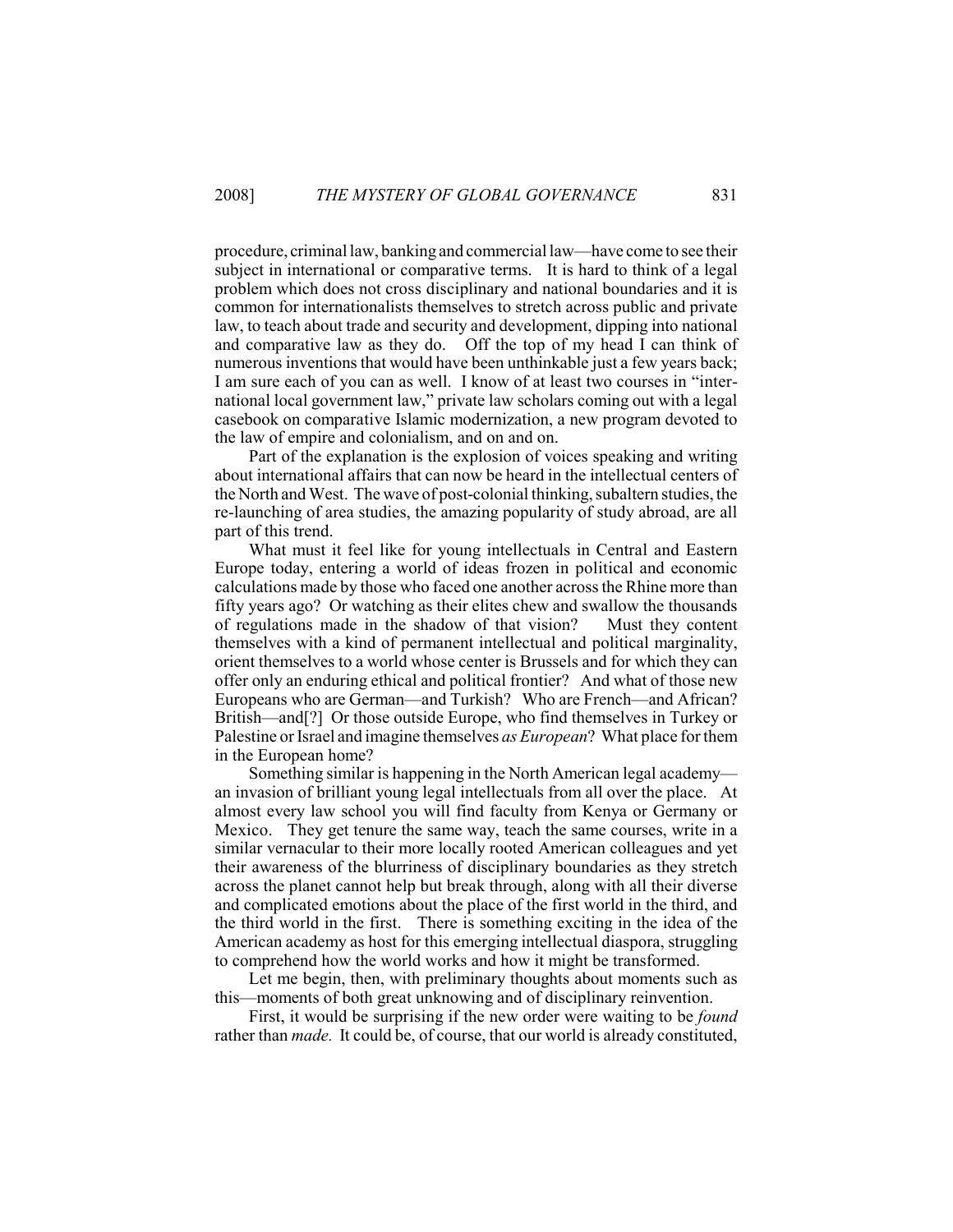structured, governed, and we simply lack the vision to understand how it works. It seems more plausible, however, to suppose that our conventional understanding has broken down because things in the world are *changing*— Changing rapidly and in all sorts of different directions at once. If there is to be a new order, legal or otherwise, it will be created as much as discovered.

We will need to think of our work on global governance not only as description, but also as program for a world in transition. At the same time, of course, any such program will be but one among many, and will find itself pushed and pulled by the projects and priorities of all the other actors on the field. We will need to think about global governance as a dynamic process, in which legal, political and economic arrangements unleash interests, change the balance of forces, and lead to further reinvention of the governance scheme itself.

I suspect, moreover, that the changes underfoot are likely to swamp our efforts to rethink the world by speaking to one another in rooms like this. Like constitutional orders before it, a new global governance regime will be imagined and built through collective hope, struggle and disappointment. It will be an order made and known through processes we can only dimly see. My only consolation is the intuition—and perhaps the hope—that as the world is re-ordered, law will be there, imagining it, making it, writing it down, consolidating and contesting the new arrangements.

Of course, in the meantime, there is an enormous scholarly premium on being able to see how things will turn out and how they should turn out. It is much less satisfying to seek to understand what is *unknown*, to identify the powers that elude our grasp, the maps by which it is no longer wise to navigate, the problems for which there is no ready solution, or the solutions long since out of alignment with today's problems. But I am afraid that is where we are. All the rest remains, for the time, a wish.

My second preliminary observation is that knowledge about how we are governed is very unevenly spread about the planet. This is also part, if you like, of how we now find ourselves constituted. We should not be surprised to learn that people in the global North and the global South understand the nature of global power and order quite differently. It is common to imagine that our situations are parallel. One often hears that people in the South know as much as we do about how things work, they simply have different objectives and interests. Or that their knowledge, while different, is equal they know local things, perhaps cultural things. If we have the luxury to generate theory, they have had the rough luck to inhabit the context where that theory will meet the road. In some sense, this is all certainly true. The insiders and the powerful certainly have their own characteristic blind spots and biases.

But we know the gains from the trade of theory for context are rarely distributed equally. Those in a system's center can sometimes, perhaps even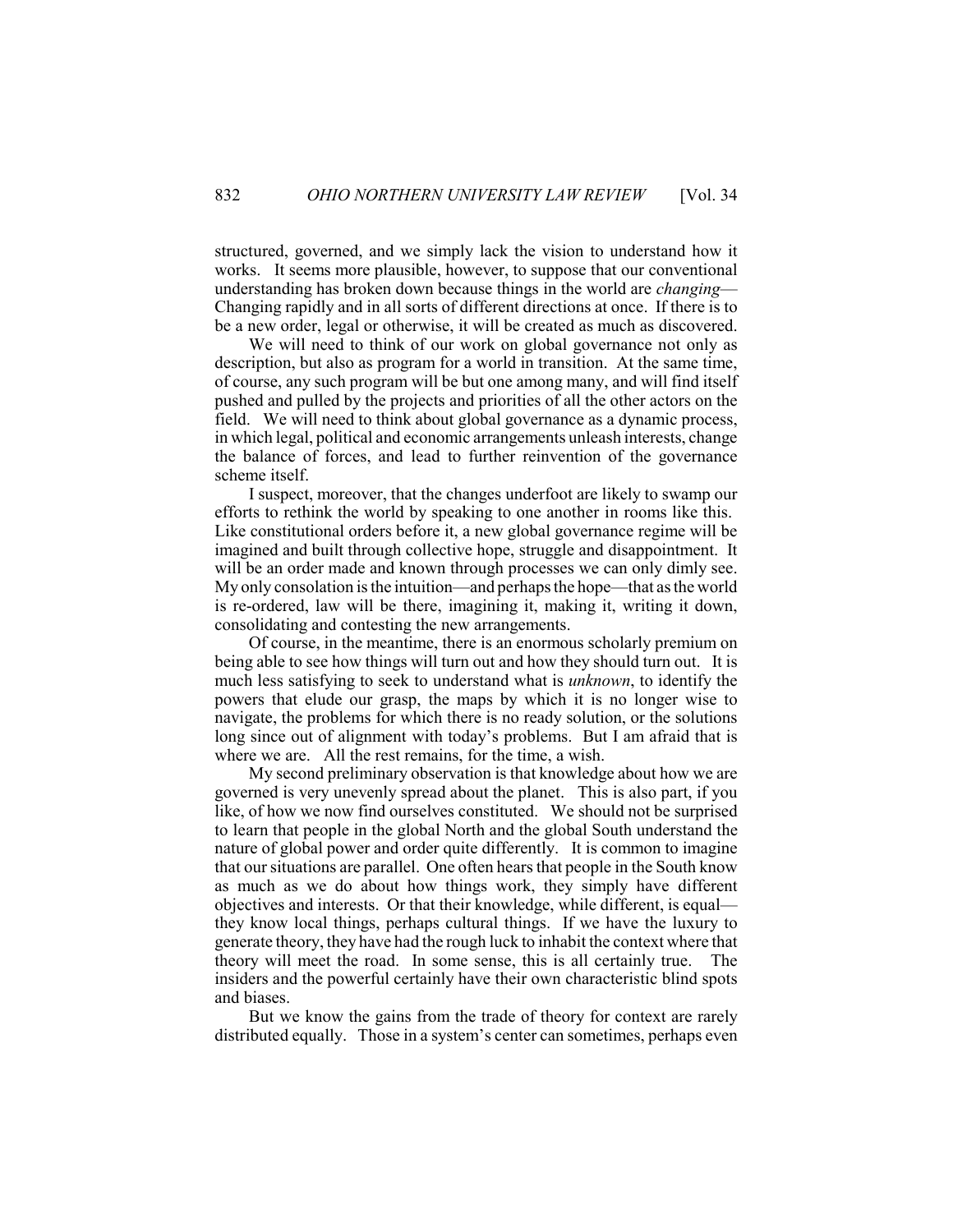quite often, see how the order is ordered, where the levers of power do and do not reside, in ways inaccessible at the periphery. Yes, they can resist, reinvent and appropriate—but so, then, can we, for we are also a context to be reckoned with. I worry about the disequilibria introduced into the governance machinery by the unequal distribution of knowledge. All the more so when educational resources are themselves so unevenly distributed. We all know from our own experience that when you are on the outside looking in, it can seem the powerful know and intend all that they do. When you are on the inside looking out, it is easy to feel buffeted by one thing after another. We will need to find ways to assist the intelligentsia at the margins of the world system in understanding how things look from the center, just as there will be much we will need to learn from them. It is easy to think of this as just educational policy, a matter for the internet and cultural exchange, but it is more. The distribution of knowledge about the global order is also a constitutional issue.

Looking at legal scholarship today, I wonder what has happened to the idea of a "global south?" The idea that there may be a dynamic and structured relationship between leading and lagging industries, economies, ethnic alignments, political powers and intellectual fashions makes it sensible to look for parallels in the experience of all those in the periphery of one or another world system and to see the operations of the center as only part of the story. Indeed, only part of the story of the center's own operation. In my view, this remains an extremely promising idea, particularly as the distance between centers and peripheries shrinks just as the differences between them grows.

We spend far too little energy understanding what happens in between —the conveyor belts by which centers and peripheries are brought into proximity, come to know one another—and to the walls and wills which nevertheless reinforce their differences. We might look for such things in lots of places: in Manchester and Gdansk and Detroit and Mumbai as much as London and Berlin, New York and Hong Kong. But also, I expect, in the hundreds, even thousands of middle cities, exurban sprawls and interlocking networks of informal spaces, free trade zones and all the places where migrants send off remittance. All these places struggle with their insertion into a lurching and volatile international economy, split between numerous centers and peripheries without the umbrella of a national or international public policy able to notice or guarantee their future.

No, knowledge about the ways the world is governed is not spread evenly. It clumps in the centers and spreads unevenly to the periphery. But it is also hoarded in all these middle lands and liminal spaces.

We might say much the same thing about those who live in the worlds of public and private power on the global level. In my own experience, I have certainly found that the corporate lawyers, investment bankers and businessmen of the global economy understand how to operate within a plural and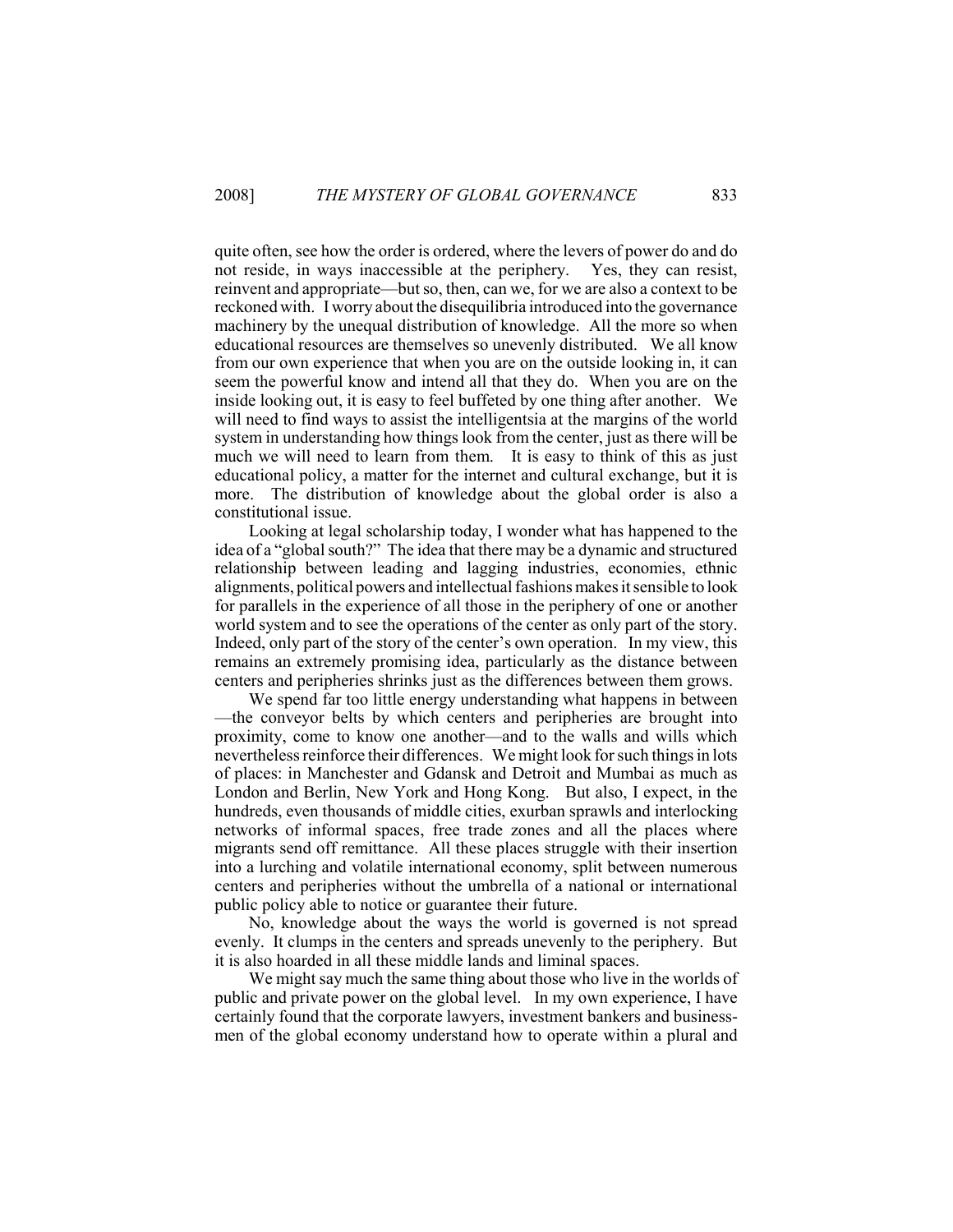disaggregated global legal order far more instinctively than do their counterparts in national government service, diplomacy or the world of international public institutions. In a similar fashion, for all the intense professionalism of our military today, I have found military professionals, including military lawyers, having a far more difficult time thinking strategically about operations in a global battle space stretching across jurisdictions and characterized by wildly divergent interpretations of supposedly common rules and principles than their counterparts in the world of transnational finance or business, for whom legal pluralism is an everyday matter of risk and opportunity.

But here again, we must remember the knowledge that clumps in the middle spaces—the rules of engagement written in the boardrooms of private contractors, rules which will define our national complicity when shots kill.

 Or the black markets where public and private mingle, the ethnic and religious and humanitarian networks which instrumentalize a public authority here, a private power there which stand outside looking in and infiltrate the operations of formal power.

The unequal distribution of knowledge about the mysteries of global governance calls for more than filling in the gaps in what we know and sharing out what we have learned. The distribution of knowledge about strategic action in a fluid world is also a political, economic and social issue of the first order. That corporate and financial actors move so easily while every public authority is constituted around a territorial jurisdiction as a matter of law *has effects*. So does the tendency for the middle zones to slip outside the visible forms of public and private power altogether. We ought to see these distributions as constitutional, structuring the forms of our global political life. To comprehend how the world is governed, we must understand the dynamic effects of people living and struggling not only with different interests and cultures and values, but also with different knowledge about how it all works.

Consider this broad brush story. It cannot be told in the vernacular of a discipline. The dynamics of its unfolding are hard to trace in the centers alone. At each stage, the middle spaces were crucial midwifes to new institutional and political forms.

Over the last century, global labor was liberated from serfdom and slavery into citizenship, but incarcerated into one or another nation state. At first, capital was also largely a prisoner of territory. In some places there was an enormous capital shortage and development was difficult, in others a capital abundance and wages rose. As capital became able to move, the price of labor rose wherever development occurred, while capital became relatively scarce where wages remained high. The financial, intellectual and business leaders deracinated themselves, floating freely about the globe. Those at the bottom detached from the formal market and the forms of political life to live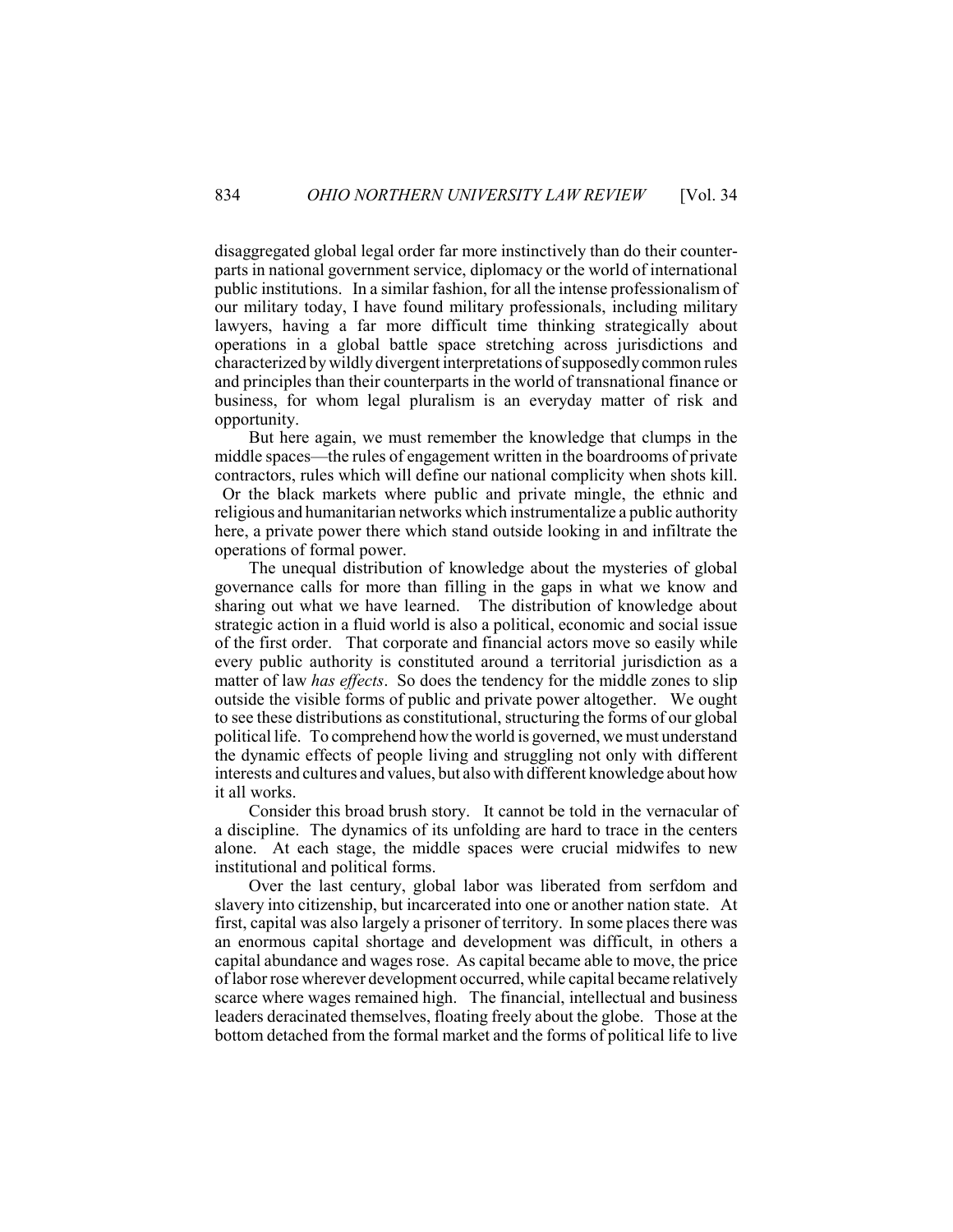in an informal world of illegal migration, remittance and black market entrepreneurialism. Meanwhile, politics remained largely the prerogative of national states, lashed to the interests of a territorial middle class. The relative mobility of capital and rigidity of politics rendered each unstable. In the end political and economic leadership has everywhere drifted apart, structurallylinked to different interests, living under different conditions, responding to different constituencies. All this was no accident. Each of these moves was imagined, implemented and resisted in legal terms.

You can get a good sense for this by traveling the world from one "free trade zone" to another, enclaves of informality and exceptions from bureaucratic rule, and then trying to adopt a child abroad or listen for the idea that Americans and Mexicans might share a common political future in the speeches of any American local or national election campaign. All these territorial arrangements and attitudes are underwritten by law and are part of how we are globally governed.

I am not sure how significant this story is or even whether it is altogether correct. I offer it more as a warning. The world's political, economic and social life is legally organized in ways we rarely find the opportunity to notice in routine discussions about global law and governance. We have built fault lines into the political economy of the world and placed forces in motion which will remake the habitual channels of global governance just as we are reaching to understand how it all works.

III. EARLIER EFFORTS TO RE-IMAGINE THE LEGAL WORLD AND THE WORLD IN LEGAL TERMS

The world is changing. Our conventional legal picture of the patterns of power is no longer adequate. We need new thinking. Before we get carried away, however, we need to remember that the traditional legal disciplines public international law, private international law, international economic law, comparative law, United Nations law—are all also projects of reinvention. Each began both as an effort to draw a more accurate map of the global regime and as a project to remake that regime, in part by re-imagining and redescribing it. Renewal does repeat.

We might say that our first contemporary legal project of re-thinking has been the project, underway for more than twenty years, to write new histories of our conventional fields. To understand what they thought they were renewing and replacing, and how what we have thought about global governance has nevertheless stayed so long so similar. We now have histories which track the origins of contemporary international law not to 1648 or the Roman Empire, but to the mid and late nineteenth century, histories which link our conventional legal disciplines to the imaginative political and ideological projects of particular people, inspired by one or another version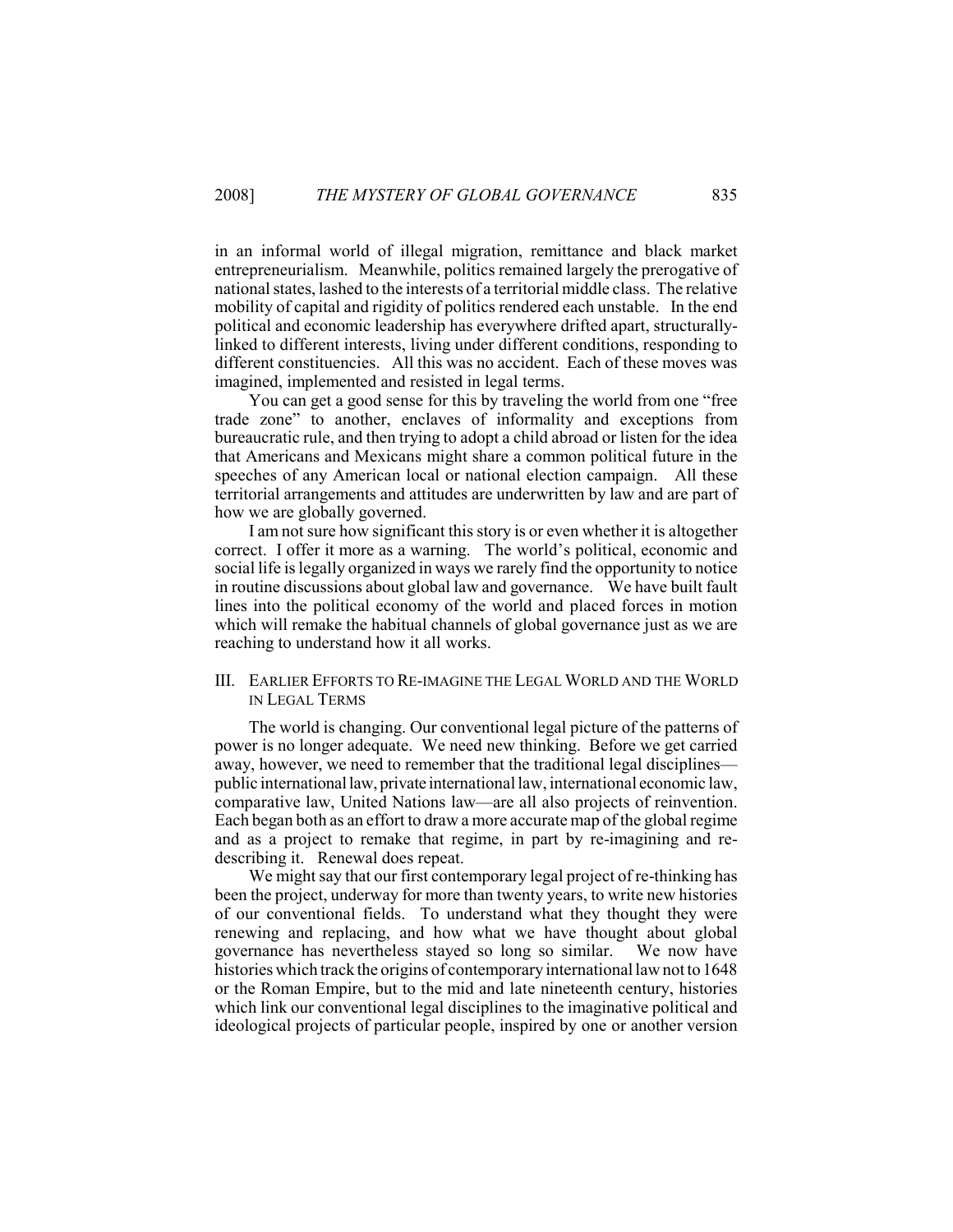of European liberalism and legalism, wed to the colonial endeavor, and histories that follow the repeated remaking of these traditions across the twentieth century in bursts of modernist revision. As projects of re-imagination, reconstitution and reform, our conventional disciplines have been pulled this way and that by political and ideological trends which have swept through the society and the academy, perhaps most conspicuously in the last years by feminism and various post-colonialisms, but also by neo-formalism, institutionalism and fads for everything from linguistic to economic analysis.

There remains much we can learn from exploring these conventional projects, although we have lost confidence in them both as maps of the world and as programs for liberal reform. Taken together, their picture of the way the world is governed is striking for its blind spots and biases. The pieces don't fit together or add up. But it remains worth understanding why not and how they could have seemed so coherent for so long. The intellectuals who built them also sought to reconnect the global legal order with the social and psychological forces of their day, to codify that order, to capture it in principles, structure it with new institutions, and treat those new institutions as more than the sum of their parts. We can learn from their ambitions as well as their techniques. Broadly speaking, these were all humanist endeavors, extending what they had learned at home about humanism to the global stage. We can learn from the limitations and possibilities of a century of legal humanism on the world state. Moreover, little that these conventional disciplines set in motion has been lost; it is all there, in fragments, built into this or that corner of our imagination and our institutional fabric. Their ideas and formulations continue to have currency.

 If we are to launch a new effort to comprehend the ways our world is governed, I hope we will pause to recall these earlier efforts, if for no other reason than to remind ourselves that whatever we build will rest atop the stillsmoldering ruins of more than a century's worth of efforts to describe in new ways how the world is put together from the point of view, and for the purpose, of governance.

Indeed, even when we move away from the conventional disciplines, we find a history of renewal and reform. In the United States, three projects of re-imagination stand out, each, oddly, associated with a particular University. We might see them as the mothers-of-all-reinventions in the field of global governance. The first was the Yale project on World Public Order, pioneered by Myres McDougal and Harold Lasswell in the nineteen fifties.<sup>1</sup> Rooted in

<sup>1.</sup> The literature that I have in mind would include: Myres S. McDougal, *Law and Power*, 46 AM. J. INT'L L. 102 (1952): Myres S. McDougal, *The Comparative Study of Law for Policy Purposes: Value Clarification as an Instrument of Democratic World Order*, 1 AM. J. COMP. L. 24 (1952); Myres S. McDougal, *International Law, Power and Policy: A Contemporary Conception*, 82 RECUEIL DES COURS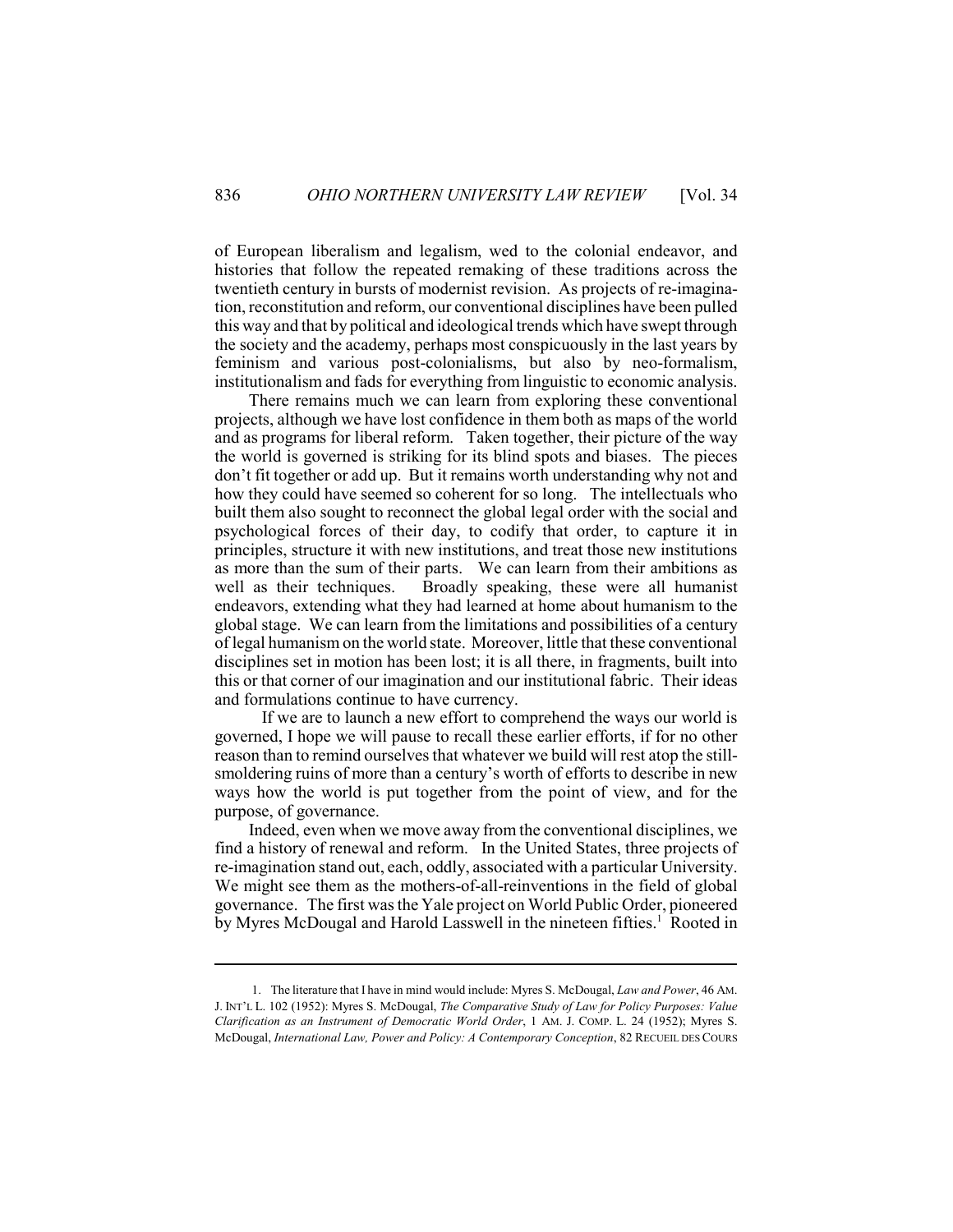the sociology and philosophy of the interwar period, their effort cast aside conventional disciplinary boundaries to reconsider the nature of "public order" from the ground up. At the base was not the politics of sovereignty, but neither was there a grundnorm. There were procedures and values, modes of communication, persuasion and compulsion. Everything was on a continuum, anti-formal, requiring judgment and human ethical choice. Elites inhabited a policy process in which they would as often make as follow the law. Global governance was a work in progress, a terribly serious business, neither irrational politics nor rational law, but an ongoing project to choose a world public order of freedom and justice.

The second was something of a reaction, an alternative found for a generation in Manhattan, at Columbia and NYU, and associated with in an astonishing group of figures: Franck, Friedmann, Henkin, Schachter and their many colleagues.<sup>2</sup> They were as anti-formal and post-realist as Yale, but their

<sup>133 (1953);</sup> Myres S. McDougal, *Peace and War: Factual Continuum With Multiple Legal Consequences*, 49 AM. J. INT'L. 63 (1955); Myres S. McDougal, *The Realist Theory in Pyrrhic Victory*, 49 AM. J. INT'L. 376 (1955); Myres S. McDougal, *Some Basic Theoretical Concepts About International Law: A Policy-Oriented Framework of Inquiry*, 4 J. CONFLICT RESOLUTION 337 (1960); MYRES S. MCDOUGAL & ASSOCIATES, STUDIES IN WORLD PUBLIC ORDER (Yale Univ. Press 1960); MYRES S. MCDOUGAL AND WILLIAM T.BURKE, THE PUBLIC ORDER OF THE OCEANS:ACONTEMPORARY INTERNATIONAL LAW OF THE SEAS (Yale Univ. Press 1962); MYRES S.MCDOUGAL AND FLORENTINO P.FELICIANO,LAW AND MINIMUM WORLD PUBLIC ORDER:THE LEGAL REGULATION OF INTERNATIONAL COERCION (Yale Univ. Press 1961); Myres S. McDougal and Harold D. Lasswell, *The Identification and Appraisal of Diverse Systems of Public Order*, 53 AM. J. INT'L L. 1 (1959); MYRES S. MCDOUGAL, HAROLD D. LASSWELL & LUNG-CHU CHEN, HUMAN RIGHTS AND WORLD PUBLIC ORDER (Yale Univ. Press, 1980); MYRES S. MCDOUGAL, HAROLD D. LASSWELL & JAMES C. MILLER, THE INTERPRETATION OF AGREEMENTS AND WORLD PUBLIC ORDER: PRINCIPLES OF CONTENT AND PROCEDURE (Yale Univ. Press 1967); MYRES S. MCDOUGAL, HAROLD D. LASSWELL & IVAN A. VLASIC, LAW AND PUBLIC ORDER IN SPACE (Yale Univ. Press 1963); Myres S. McDougal and W. Michael Reisman, *The Changing Structure of International Law: Unchanging Theory for Inquiry*, 65 COLUM. L. REV. 810 (1965); RICHARD A. FALK, LAW, MORALITY AND WAR IN THE CONTEMPORARY WORLD (Praeger 1963); RICHARD A. FALK, THE ROLE OF DOMESTIC COURTS IN THE INTERNATIONAL LEGAL ORDER (Princeton Univ. Press 1964): RICHARD A. FALK, LEGAL ORDER IN A VIOLENT WORLD (Princeton Univ. Press 1968); RICHARD A.FALK,THE STATUS OF LAW IN INTERNATIONAL SOCIETY (Princeton Univ. Press 1970), Richard A. Falk, *A New Paradigm for International Legal Studies: Prospects and Proposals*, 84 YALE L. J. 969 (1975); ROSALYN HIGGINS, THE DEVELOPMENT OF INTERNATIONAL LAW THROUGH THE POLITICAL ORGANS OF THE UNITED NATIONS (Oxford Univ. Press 1963); Rosalyn Higgins, *Policy Considerations and the International Judicial Process*, 17 INT'L &COMP. L. Q. 58 (1968) ); Rosalyn Higgins, *Policy and Impartiality: The Uneasy Relationship in International Law*, 23 INT'L ORG. 914 (1969); MORTON A. KAPLAN & NICHOLAS DEB. KATZENBACH, THE POLITICAL FOUNDATIONS OF INTERNATIONAL LAW (Wiley 1961); W. MICHAEL REISMAN, NULLITY AND REVISION: THE REVIEW AND ENFORCEMENT OF INTERNATIONAL JUDGMENTS AND AWARDS (Yale Univ. Press 1971). *See also* TOWARD WORLD ORDER AND HUMAN DIGNITY: ESSAYS IN HONOR OF MYRES S. MCDOUGAL (W. Michael Reisman & Burns H. Weston eds., Free Press 1976); THE STRUCTURE AND PROCESS OF INTERNATIONAL LAW: ESSAYS IN LEGAL PHILOSOPHY, DOCTRINE, AND THEORY (R. St. J. Macdonald and Douglas M. Johnston eds., Kluwer Boston 1983).

<sup>2.</sup> Particularly notable contributions include: Thomas M. Franck, *The Courts, the State Department*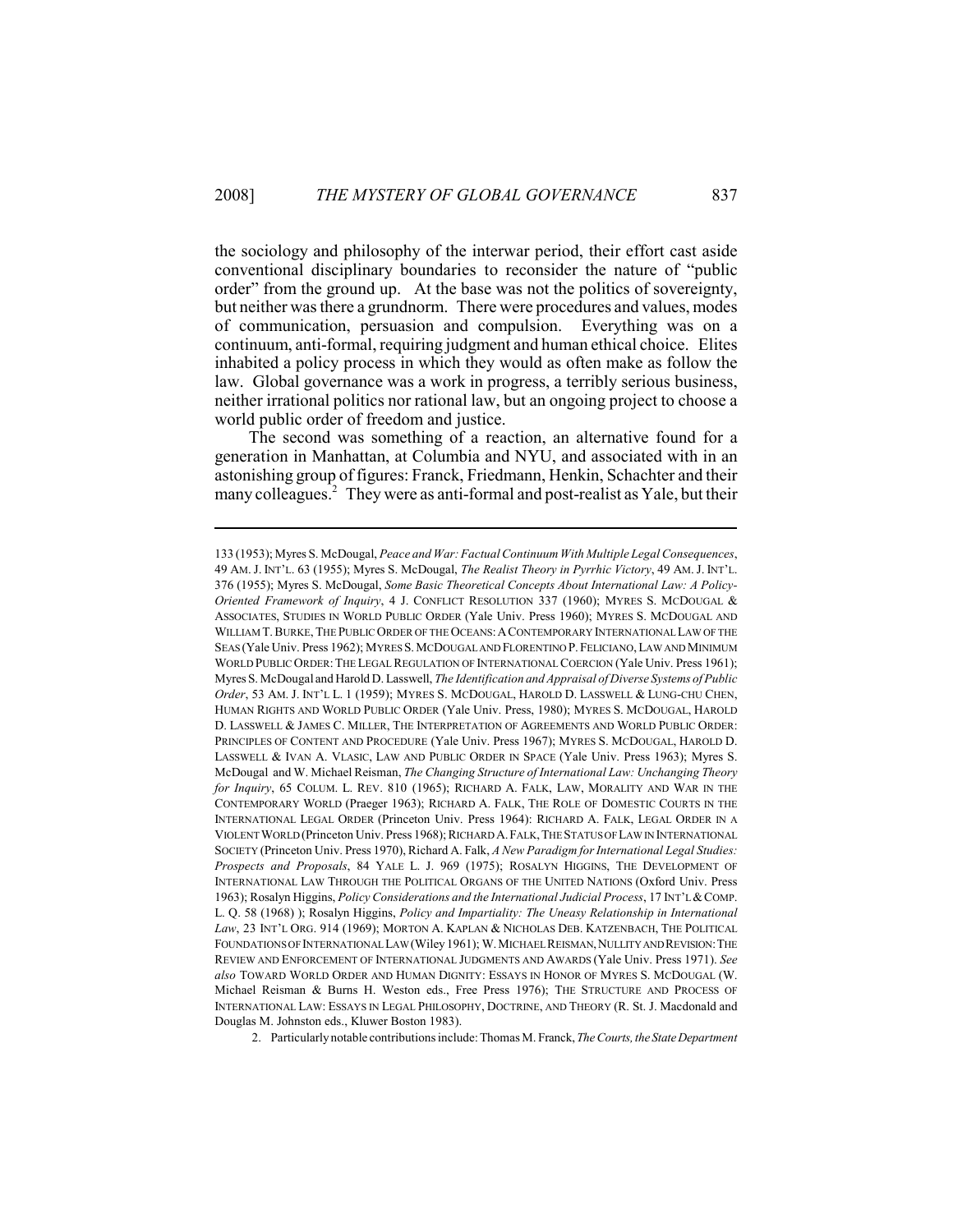emphasis was different. Rules seemed more necessary to restrain the Cold War great powers. The United Nations loomed large, the Charter providing at once a set of restraints, a venue for multilateralism, and a ready vernacular and perspective for the legitimation and delegitimation of national power. For the Manhattan School, global governance was to be as much a work of the spirit, a work on the self, as a structure of rules and institutions. Most famously, perhaps, for Louis Henkin, the human rights regime matured into a global "ideology," common to elites everywhere, limiting and channeling the exercise of public power automatically, without the machinery of enforcement. If he was right, Holmes and Hohfeld had been defeated. It was not all about remedies and every right no longer implied a correlative duty. Social order had been replaced—and ensured—by collective social practice and belief.

Human rights were not the only ideas proposed for governance-byconsciousness. There was also democracy, human freedom, and the human propensity to truck and barter. Neo-liberalism, after all, was not only the disciplining creed of a few international financial institutions and first world governments; it was the spirit of an age, enforcing itself wherever two were gathered in its name, in city governments, corporate boardrooms, local central banks and dozens of national civil services. In this, the Manhattan School echoed Wilhelm Roepke's famous description of the liberal order of the nineteenth century, held together not by institutions of global governance but by a common appreciation of the "liberal principle" that governments should simply not allow the political to contaminate the economic. For Roepke, this "liberal spirit," plus the Gold Standard, constituted what he termed an "As-If-

*and National Policy: A Criterion for Judicial Abdication*, 44 MINN. L. REV. 1101 (1960); Thomas M. Franck *International Law: Through National or International Courts?*, 8 VILL. L. REV. 139 (1962-63); THOMAS M. FRANCK, THE POWER OF LEGITIMACY AMONG NATIONS (Oxford Univ. Press 1990); THOMAS M. FRANCK, FAIRNESS IN INTERNATIONAL LAW AND INSTITUTIONS (Oxford Univ. Press 1995); Wolfgang Friedmann, *Half a Century of International Law*, 50 VA. L. REV. 1333 (1964); WOLFGANG FRIEDMANN, THE CHANGING STRUCTURE OF INTERNATIONAL LAW (Columbia Univ. Press 1964); Wolfgang Friedmann, *United States Policy and the Crisis of International Law*, 59 AM. J. INT'L L. 857 (1965); Wolfgang Friedmann, *The Relevance of International Law to the Processes of Economic and Social Development*, 60 PROC.AM.SOC'Y OF INT'L L. 8 (1966); Wolfgang Friedmann, *Law and Politics in the Vietnamese War: A Comment*, 61 AM. J. INT'L L. 776 (1967); Wolfgang Friedmann, *The Reality of International Law—A Reappraisal*, 10 COLUM. J. TRANSNAT'L L. 46 (1971); LOUIS HENKIN, HOW NATIONS BEHAVE: LAW AND FOREIGN POLICY (Praeger 1968); LOUIS HENKIN, INTERNATIONAL LAW: POLITICS AND VALUES (Kluwer Academic Publishers 1995) (from Henkin's general course at the Hague Academy of International Law, 1989); Oscar Schachter, *Dag Hammarskjold and the Relation of Law to Politics*, 56 AM. J. INT'L L. 1 (1962), *The Uses of Law in International Peace-Keeping*, 50 VA.L.REV. 1096 (1964), *Scientific Advances and International Law Making* 55 CAL. L. REV. 423 (1967), *Human Dignity as a Normative Concept*, 77 AM.J. INT'L. L. 848 (1983), *In Defence of International Rules on the Use of Force*, 53 U.CHI. L.REV. 113 (1986).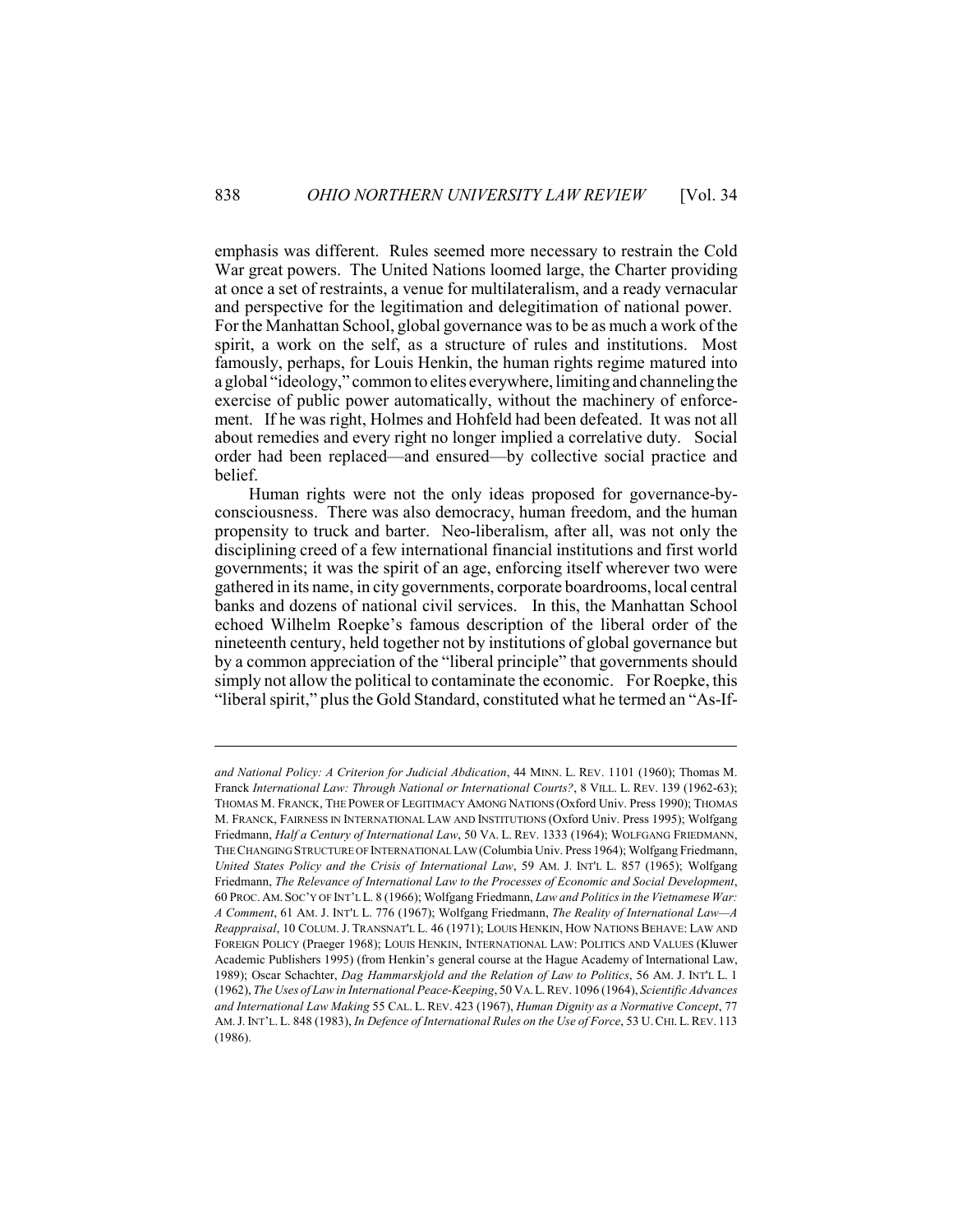World-Government" more valuable and ethically compelling than the collectivist fantasies of both European and international lawyers after the Second World War.<sup>3</sup> For the Manhattan school, it was the activist spirit of Dag Hammerskjold, working flexibly with great, if often contradictory, principles, along the boundaries of law and politics, East and West, guided by the imaginary perspective of an international community, an international judiciary, and an international jury of his peers.

The third great project of re-imagination was a bit of a reaction to the reaction. We might place it at Yale, in the person of Harold Koh, though I suspect he would trace his lineage to Philip Jessup, and it is probably more accurate to locate the origins at Harvard, home to the legal process tradition, to Det Vagts, Henry Steiner, Abe and Toni Chayes and Anne Marie Slaughter.<sup>4</sup> For these thinkers, the key to global governance lay in national law, national courts and the procedures for allocating authority among them. The state was opened up, broken apart, replaced by the shifting internal dynamics of national bureaucracies and local powers, and the distribution among them of the authority to resolve various issues. The focus shifted from keeping the peace, structuring co-existence or facilitating projects of cooperation to dispute resolution and the chastening of political will which comes with exposure to the sands of international reaction. Their work was also interdisciplinary, drawing on public choice theories and new institutionalisms in both political science and economics.

No doubt these traditions overlapped and learned from one another. Each explicitly rejected conventional disciplinary boundary, blurred public and private, national and international, and drew inspiration from colleagues

<sup>3.</sup> *See* Wilhelm Röpke, *Economic Order and International Law*, 86 RECUEIL DES COURS 203 (1954).

<sup>4.</sup> ABRAM CHAYES ET AL., THE INTERNATIONAL LEGAL PROCESS (Little, Brown and Co., 1968); ABRAM CHAYES, THE CUBAN MISSILE CRISIS, (Oxford Univ. Press 1974); ABRAM CHAYES and ANTONIA HANDLER CHAYES, THE NEW SOVEREIGNTY: COMPLIANCE WITH INTERNATIONAL REGULATORY AGREEMENTS (Harvard Univ. Press 1995); Harold H. Koh, *Transnational Legal Process*, 75 NEB. L. REV. 181 (1996); Harold H. Koh, *Commentary: Is International Law Really State Law?,* 111 HARV. L. REV. 1824 (1998); Harold H. Koh, *The Globalization of Freedom*, 26 YALE J. INT'L L. 305 (2001); Anne-Marie Burley, *Toward an Age of Liberal Nations*, 33 HARV.INT'L L.J. 393 (1992); Anne-Marie Slaughter-Burley, *International Law and International Relations Theory: A Dual Agenda*, 87 AM. J. INT'L L. 205 (1993); Anne-Marie Slaughter-Burley, *International Law in a World of Liberal States*, 6 EUR. J. INT'L L. 503 (1995); Anne-Marie Slaughter, *Interdisciplinary Approaches to International Economic Law: Liberal International Relations Theory and International Economic Law*, 10 AM. U. J. INT'L L. & POL'Y 717 (1995); Anne-Marie Slaughter, *The Accountability of Government Networks*, 8 IND.J.GLOBAL LEG.STUD. 347 (2001); HENRY J. STEINER ET AL., TRANSNATIONAL LEGAL PROBLEMS:MATERIALS AND TEXT (4th ed. 1994); Detlev F. Vagts, *The United States and Its Treaties: Observance and Breach*, 95 AM.J.INT'L L. 313 (2001); Detlev F. Vagts, *International Law in the Third Reich*, 84 AM. J. INT'L L. 661 (1990); Detlev F. Vagts, *The Traditional Legal Concept of Neutrality in a Changing Environment*, 14 AM. U. INT'L L. REV. 83 (1998).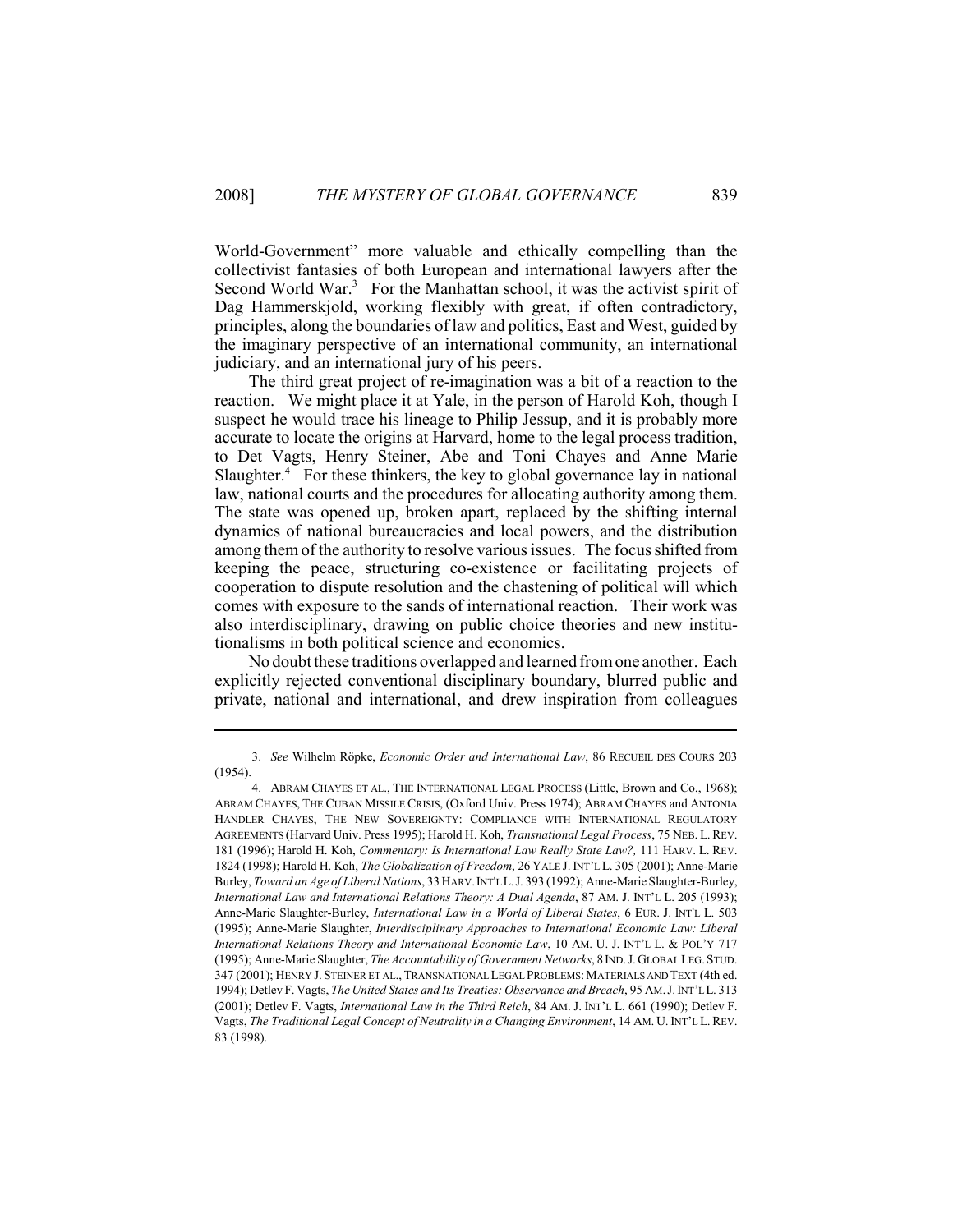elsewhere in the social sciences. For each, the legal order stood at the center of global order. For each, the global order had a structure—a world of cooperation and co-existence, of democracies and others, of states promoting a world public order of freedom or justice and those with more dubious designs. Each had something to say about the middle spaces of transnational cultural influences, families of law, public/private partnerships, soft power and social influence. Each rejected the pictures of law drawn by earlier schools of legal thought as they remembered them, whether "naturalism" or "positivism," "formalism" or "realism." And they rejected the images of law drawn by laymen and colleagues in other disciplines looking at the legal regime from the outside. From that perspective, the fluidity and pluralism of the legal system, the immanence of value in legal order, as well as law's engagement with social and political processes were all not visible. From the inside, it was all invention, imagination, new governance and the art of managing conflicting principles while aiming for the receding horizon of global justice.

There is now a large literature assessing the weaknesses and limitations of these schools of thought. They have criticized one another and survived long enough to give rise to internal eddies of discontent and rethinking. I won't revisit here what went wrong. Like the disciplines which preceded them, they remain all around us, their central ideas, institutional and doctrinal innovations remain useful, and are, in fact, used every day by courts, diplomats, activists and scholars.

Already when I began teaching international law, more than twenty years ago, it seemed sensible to look outside this lexicon for "new approaches to international law." For years we found ourselves fully occupied simply understanding the history and limits of these many earlier efforts to think in new ways about how the world is legally constituted. Just when we were beginning to think we might have had it licked, I am afraid that these traditions, like those which they overthrew, lost their ability to inspire. They remain active, paradigms for today's routine academic practices. But they suddenly seem parochial, studied elsewhere as yet more idiosyncratic emanations of the American empire. Each has been sullied by the struggle for policy bite in Washington. Moreover, I am sure their proponents would agree that even at their best, these more recent traditions remain rudimentary and partial answers to the question "how are we governed at the global level." Much remains to be learned.

The last few years have brought yet another group of large scale proposals to re-interpret the world of law. All stand on the legacy of our traditional disciplines, renewed by Yale, Manhattan and Harvard. Let me mention just a few, to give a sense for the scale and diversity of the efforts underway.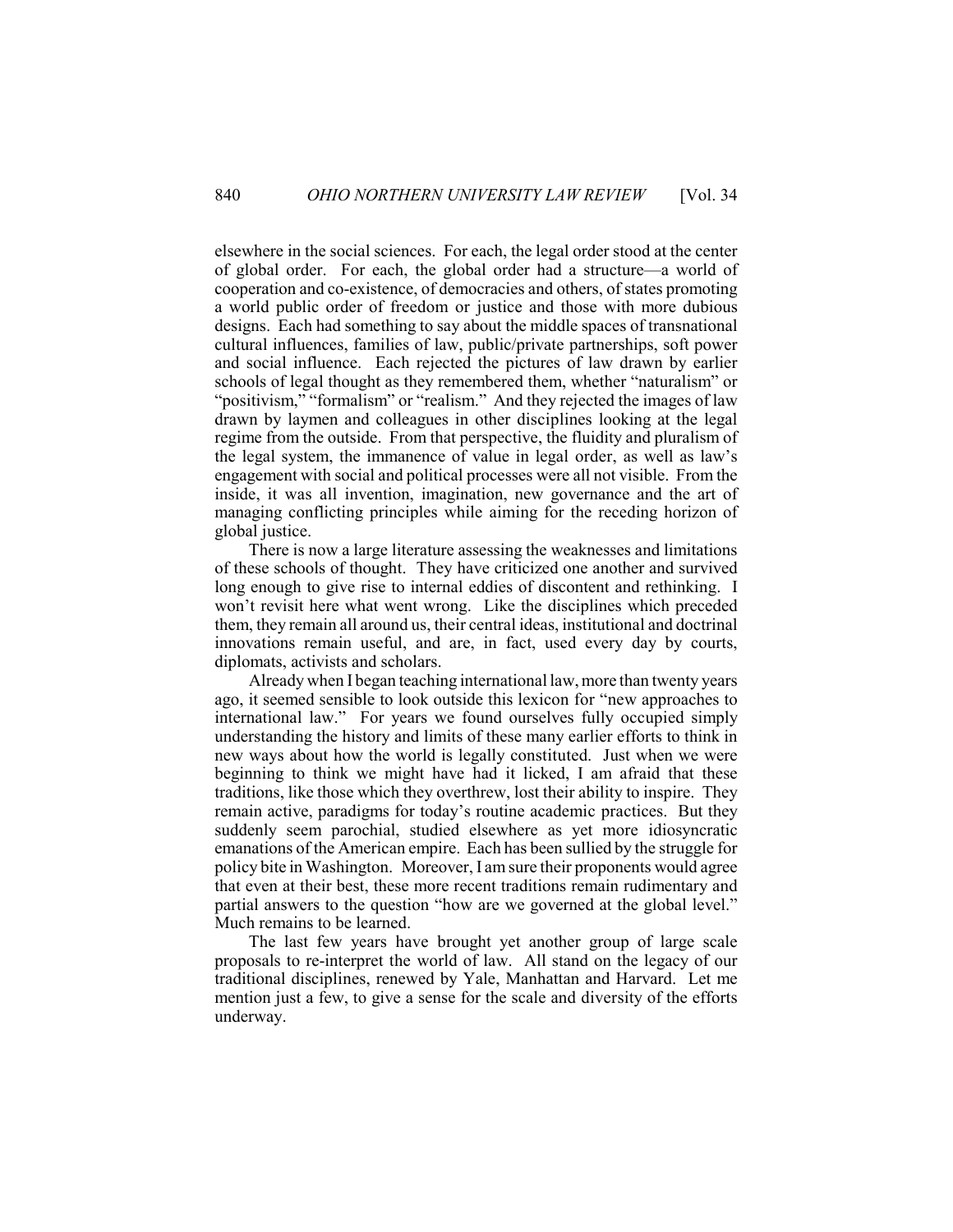Although I doubt they will ultimately be most influential, it is useful to begin with the many scholars who have experimented over the last few years with the metaphor of a "constitution" to describe the legal order beyond the nation state.<sup>5</sup> Many in European legal circles were entranced by the idea that their new bureaucratic machinery might be re-christened a constitutional order. In public international law, we have been encouraged to think of the U.N. Charter as a "constitution," particularly when it comes to the use of force. Others have seen a "constitutional moment" in the emergence of human rights as a global vernacular for the legitimacy of power. Some trade scholars have proposed that we see the World Trade Organization ("WTO") as a constitutional order. The WTO has rendered the GATT more properly legal, strengthening dispute settlement and deepening engagement with national legal regulations. If, as Ernst-Ulrich Petersmann urges, we were to add human rights to what John Jackson famously termed the WTO's substantive legal "interface" between national regulatory systems, we might well see the result as a constitution, at least to the extent we are willing to see the legal regime of the European Union in constitutional terms. At the same time, others find the key to world public law in the relations among national constitutions. Comparative constitutional law is front and center in their accounts of how we are governed at the global level.

These efforts are interesting because they illustrate most starkly both the wish that things were, in fact, legally *constituted* in some way and the realization that we do not now have a workable description of the world's legal order. The constitution must be written, discovered—our various partial institutions reinterpreted in constitutional terms.

I expect those most enthusiastic about constitutional metaphors understand all too well that theirs is not only a proposal to discover the world's constitution, but a project to interpret the world as constituted, held together in constitutional terms. Wouldn't things be better if the world's legal order were *constituted,* whether by the WTO or the UN Charter or in some other way? And we know that in such matters saying it can sometimes make it so. This is why the effort to imagine a world constitution can sometimes feel so morally and politically urgent. If you think constitutionalism has

<sup>5.</sup> *See* for example Bardo Fassbender, *The United Nations Charter As Constitution of The International Community*, 36 COLUM.J. TRANSNAT'L L. 530 (1998) which discusses the notion of the UN Charter as a global constitution noting similar ideas in ALFRED VERDROSS & BRUNO SIMMA, UNIVERSELLES VÖLKERRECHT: THEORIE UND PRAXIS (3d ed. 1984). *See also* Anne-Marie Slaughter and William Burke-White, *An International Constitutional Moment*, 43 HARV. INT'L L.J. 1 (2002); John O. McGinnis and Mark L. Movsesian, *Commentary: The World Trade Constitution*, 114 HARV. L. REV. 512 (2000); Ernst-Ultrich Petersmann, *Trade Policy as a Constitutional Problem: On the Domestic Policy Functions of International Rules,* 41 AUSSENWIRTSCHAFT (1996): Ernst-Ultrich Petersmann, *The WTO Constitution and Human Rights*, 3 JOURNAL OF INT'L ECON. L. 19 (2000).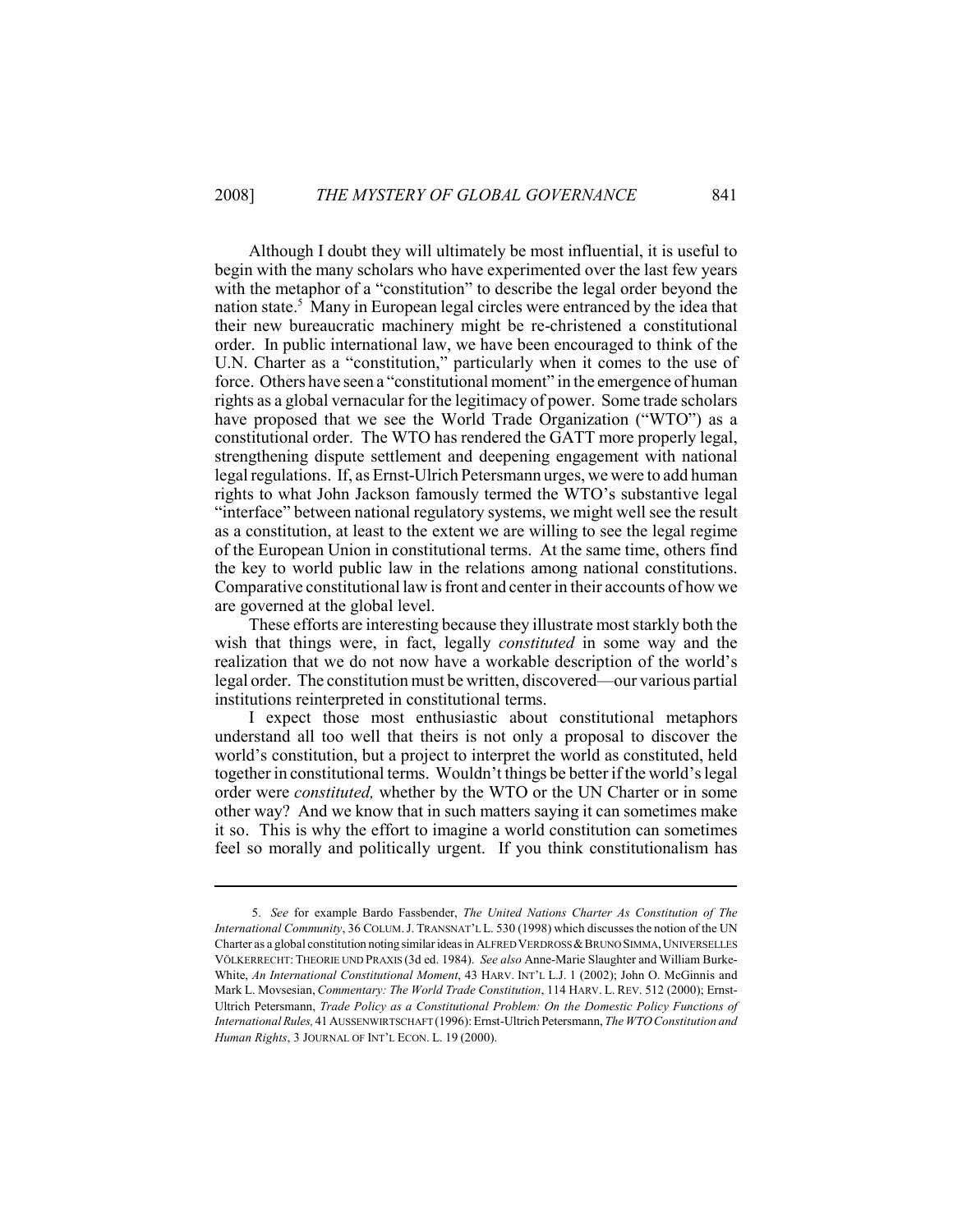worked well at home and that your own constitution may even be threatened by global pressures of one sort or another, it can feel like a project of the utmost seriousness and urgency to interpret the world in constitutional terms.

But constitutionalist re-description is but one of many ongoing efforts to rethink the legal order by which we are governed globally.

We might start with the enormous project of legal sociology underway at Australian National University to map the world of "regulation." Peter Drahos and John Braithwaite begin with the observation that an enormous number of rules are neither made nor enforced by states and those which are will often have been written and may well be enforced by people in other states and other institutions.<sup>6</sup> They focus on private ordering, standard setting bodies, the social practices and patterns of influence within industry and professional bodies. Their project is descriptive—who functions in this hidden world where rules are made, how do they become powerful, what kinds of rules and principles travel from one domain to another and which are left behind? Their ambition is to share knowledge and access to the inner workings of global regulation more equitably and to empower those left out of the process.

Then there is the new project on "global administrative law" at New York University.<sup>7</sup> Richard Steward, Ben Kingsbury and their colleagues seek to rethink public power as a form of administration, regardless of whether it is exercised by courts or private actors, integrated into a conventional hierarchy of public authority or dispersed across the globe. Looked at this way, they ask whether conventional administrative law reforms—transparency, participation, opportunity to be heard, judicial review—might not offer a recipe for improving global governance.

At the same time, in Frankfurt, we have the work of Gunther Teubner and others influenced by Niklas Luhmann's "systems theory."8 Perhaps, they

<sup>6.</sup> JOHN BRAITHWAITE and PETER DRAHOS, GLOBAL BUSINESS REGULATION (Cambridge Univ. Press 2000). The project of which this work is a part (the Regulatory Institutions Network or "RegNet") has spawned a truly voluminous interdisciplinary literature over the past eight or so years that spans a diversity of topics. RegNet's past publications are detailed at http://regnet.anu.edu.au/program/ publications/index.php.

<sup>7.</sup> *See* Benedict Kingsbury, Nico Krisch & Richard Stewart, *The Emergence of Global Administrative Law*, 68 L. & CONTEMP. PROBS. 15 (2005); Benedict Kingsbury, *The Administrative Law Frontier in Global Governance*, 99 PROC.AM.SOC'Y OF INT'L L.(2005). See also Benedict Kingsbury and Nico Krisch (special eds.) *Symposium on Global Governance and Global Administrative Law in the International Legal Order*, 17 EUR. J. INT'L. L. 1 (2006). For further bibliographical resources for the global administrative law literature, see *A Global Administrative Law Bibliography*, 68 L. & CONTEMP. PROBS. 357 (2005) and http://www.iilj.org/GAL/documents/GALBibliographyMDeBellisJune2006.pdf.

<sup>8.</sup> Gunter Teubner and Andreas Fischer-Lescano, *Regime-Collisions: The Vain Search for Legal Unity in the Fragmentation of Global Law*, 25 MICH.J. INT'L L. 999 (2004); GUNTHER TEUBNER, LAW AS AN AUTOPOIETIC SYSTEM (Blackwell 1993); Gunther Teubner, *The King's Many Bodies: The Self-*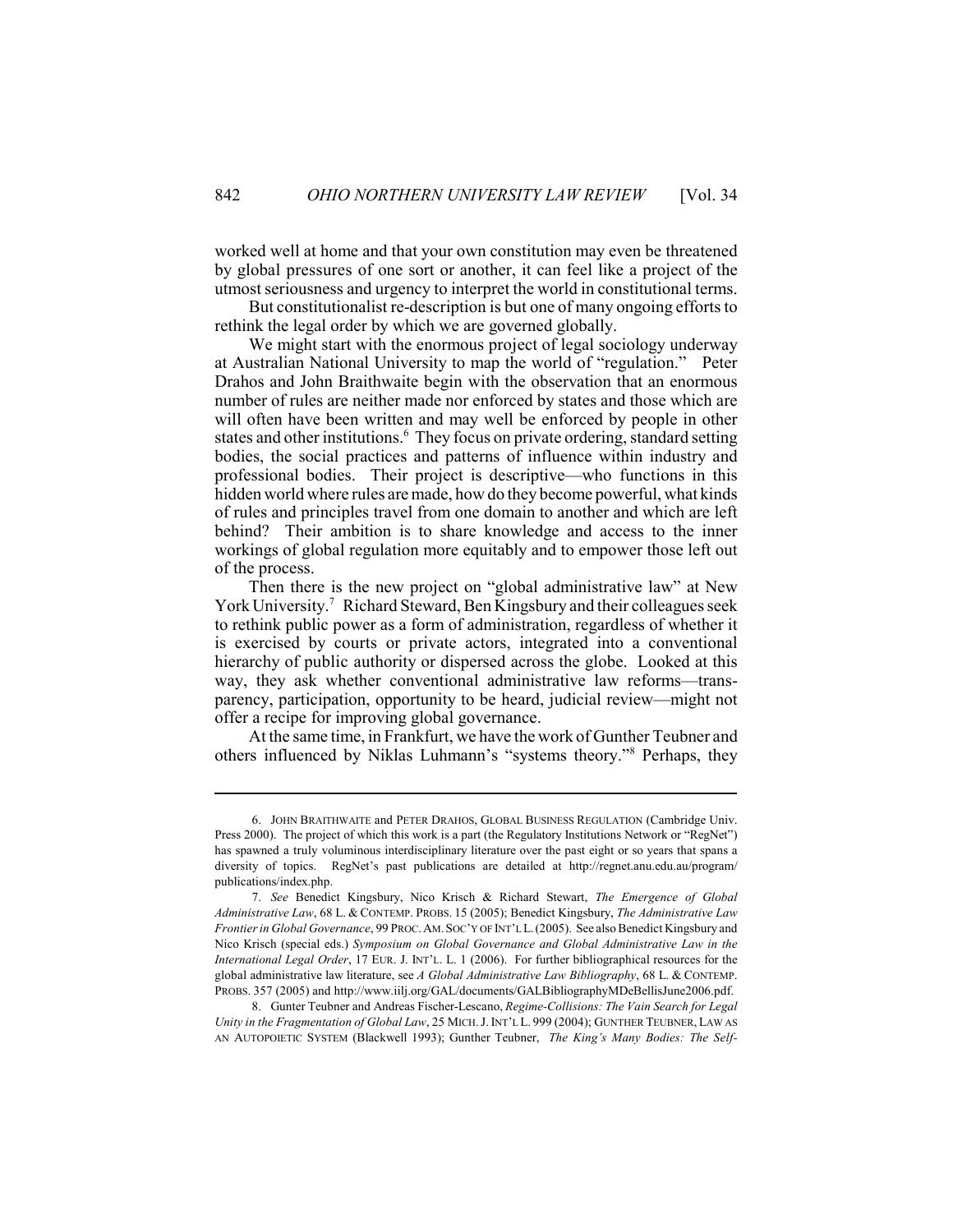argue, the world is ordered in a series of semi-autonomous systems, loosely associated with industries or domain of social practice or belief, each with its own rules and procedures, even constitutional procedures and principles, pursuing its own logic: a health system, a sports system, a trade system, a pharmaceutical system, and so on. Governments, or certainly diplomacy, would be but one system among many. The research objective is to identify these systems, study their emergence and interaction, in search of a general model—what constitutes a system, how do they change and interact with one another, how are conflicts resolved, how are systems defended?

We also have an emergent body of literature proposing "new governance" ideas developed domestically and in Brussels for the international order. Embracing tenets of "democratic experimentalism" and innovative institutional arrangements disconnected from more traditional modes of thinking about law and regulation, scholars of this school seek to wed notions of democratic legitimacy with economic efficiency in an ambitious project of renewal and change.<sup>9</sup>

One of the most interesting and sustained grand projects of reimagination has been the effort by a new generation to rethink the relationship between the international law and the Third World. Sparked by the work of scholars like Tony Anghie, Makau Mutua, James Gathii, B.S. Chimni and Balakrishnan Rajagopal, this intellectual movement is not associated with a university participants have found footholds here and there, and only in London, at

*Deconstruction of Law's Hierarchy* 31 L.&SOC.REV. 763 (1997); GuntherTeubner, *Contracting Worlds: The Many Autonomies of Private Law*, 9 SOC. & LEG. STUD. 399 (2000). See also the collected essays in GLOBAL LAW WITHOUT A STATE (Guther Teubner, ed., 1997). This literature draws strongly on Niklas Luhmann's "system theory" approach. See broadly NIKLAS LUHMANN, SOCIAL SYSTEMS (John Bednarz & Dirk Baeker trans., Stanford Univ. Press, 1995); NIKLAS LUHMANN, LAW AS A SOCIAL SYSTEM (Fatima Kastner et al. eds., Klaus A. Ziegert trans., Oxford Univ. Press 2004).

<sup>9.</sup> *See*, for example Charles F. Sabel, *A Quiet Revolution of Democratic Governance: Towards Democratic Experimentalism*, in GOVERNANCE IN THE 21ST CENTURY 121 (OECD 2001); Michael Dorf & Charles F. Sabel, *A Constitution of Democratic Experimentalism*, 98 COLUM. L. REV. 267 (1998); Charles F. Sabel and William Simon, *Destabilization Rights: How Public Law Litigation Succeeds*, 117 HARV. L. REV. 1015 (2004); James Liebman and Charles F. Sabel, *A Public Laboratory Dewey Barely Imagined: The Emerging Model of School Governance and Legal Reform (2003) 28 N.Y.U. REV. OF L.* AND SOC. CHANGE 183; Gráinne de Búrca, *The Constitutional Challenge of New Governance in the European Union*, 28 E.L.R. 814 (2003); LAW AND NEW GOVERNANCE IN THE EU AND THE US (Gráinne de Búrca and Joanne Scott eds., Hart Publishing 2006); Susan Strum, *Second Generation Employment Discrimination: A Structural Approach*, 101 COLUM. L.REV. 458 (2001); David M. Trubek and Louise G. Trubek, *Hard and Soft Law in the Construction of Social Europe: the Role of the Open Method of Coordination*, 11 EUR. L. J. 343 (2005). *See also* Orly Lobel, *The Renew Deal: The Fall of Regulation and the Rise of Governance in Contemporary Legal Thought*, 89 MINN. L. REV. 342 (2004), which provides a good overview of a large portion of the new governance literature. For some of my thoughts concerning the new governance approach, *see* David Kennedy, Remarks for the "New Governance Workshop" Harvard Law School, February 25-26, 2005, *available at* http://www.law.harvard.edu/faculty/dkennedy/speeches/ Remarks.pdf.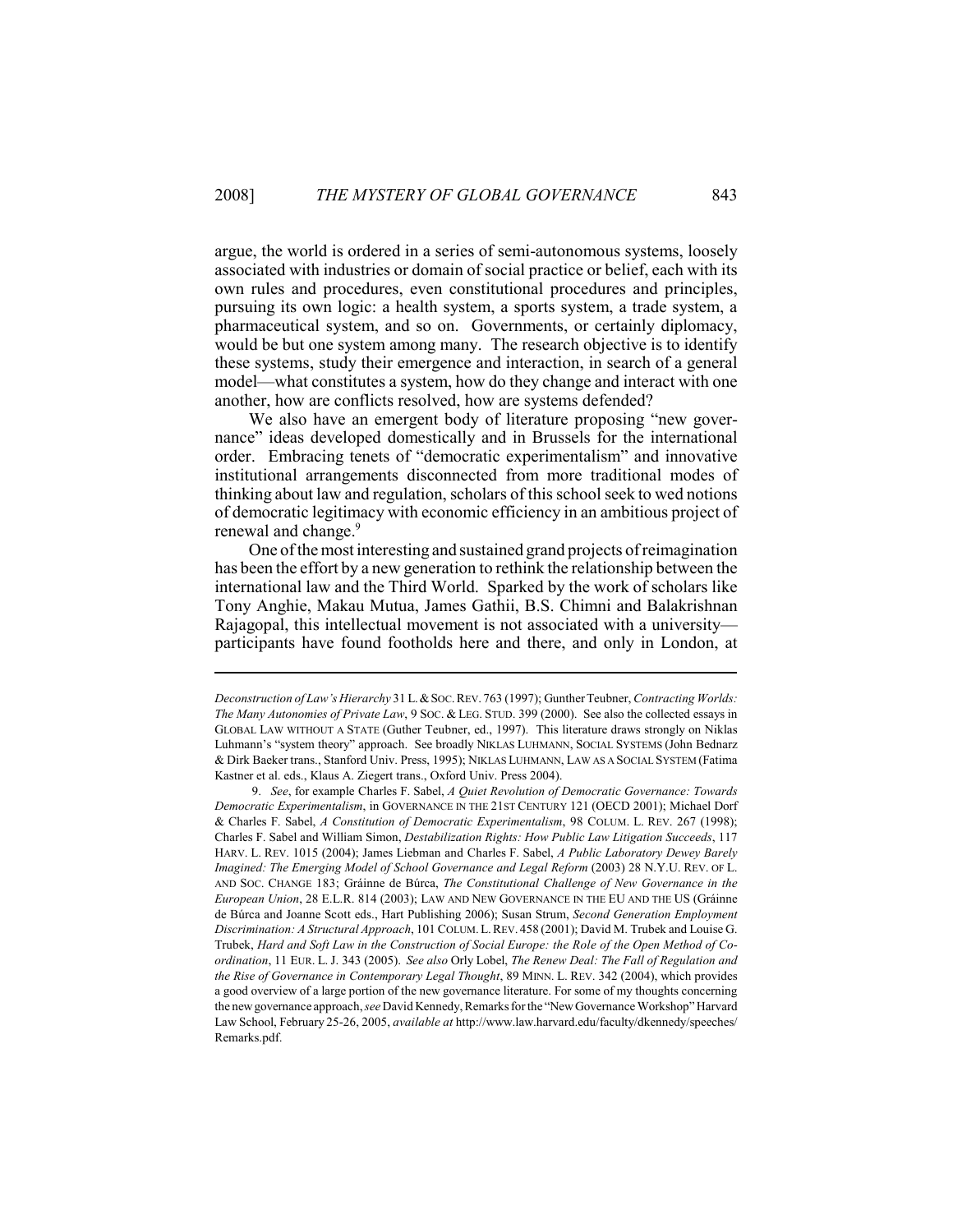SOAS and the affiliated schools of the University of London do you find a critical mass.10 They are exploring the continuing significance of the colonial project for the structure of global law and political life, identifying issues not solved by transforming the dominions into formal sovereigns that they might participate in the institutions of intergovernmental life and take responsibility for territorial government. As one might expect from the work of a broad network, the results are far more diverse in viewpoint and method than what has so far emerged from the parallel efforts at NYU or ANU or Frankfurt. What they share is the ambition to redraw the map of global governance from the periphery, placing altogether different issues and modes of rulership in foreground focus and dissatisfaction with their own intellectual forefathers in the era of decolonization every bit as intense as that felt by the reinventions of the North about our conventional disciplines.

These are all powerful reconceptualizations. It is always tempting in this sort of situation to imagine that each has hold of one piece of the elephant. They do, certainly. But they are also each proposing a different elephant. Each offers a vision, more or less in the mode of our conventional disciplines before them, which they claim to be a more complete account, a plausible total

<sup>10.</sup> For current scholarship associated with Third World Approaches to International Law, see: Anthony Anghie, *Francisco de Vitoria and the Colonial Origins of International Law*, 5 SOC. & LEG. STUD. 321 (1996), *Finding the Peripheries: Sovereignty and Colonialism in Nineteenth Century International Law*, 40 HARV. INT'L L. J. 1 (1999); Anthony Anghie, *Colonialism and the Birth of International Institutions: Sovereignty, Economy and the Mandate System of the League of Nations*, 34 N.Y.U.J. INT'L L. &POL. 513 (2002); ANTHONY ANGHIE, IMPERIALISM, SOVEREIGNTY AND THE MAKING OF INTERNATIONAL LAW (Cambridge Univ. Press 2005); Upendra Baxi, *The "War On Terror" And "The War Of Terror": Nomadic Attitudes, Aggressive Incumbents And The 'New' International Law; Prefatory Remarks On Two Wars*, 43 OSGOODE HALL L. J. 7 (2005); Bhupinder Chimni, *International Institutions Today: An Imperial Global State in the Making* 15 E.J.I.L.1 (2004); James Gathii, *International Law and Eurocentricity*, 9 E.J.I.L. 184 (1998); JamesGathii, *Alternative and Critical: The Contribution of Research and Scholarship on Developing Countries to International Legal Theory*, 41 HARV.INT'L L.J., 263 (2000); James Gathii *Neoliberalism, Colonialism and International Governance: Decentering the International Law of Governmental Legitimacy*, 98 MICH. L. REV. 1996 (2000); Balakrishnan Rajagopal, *Locating the Third World in Cultural Geography*, 1998-9 THIRD WORLD LEG. STUD. 1 (1999); BALAKRISHNAN RAJAGOPAL,INTERNATIONAL LAW FROM BELOW;DEVELOPMENT,SOCIAL MOVEMENTS AND THIRD WORLD RESISTANCE (Cambridge Univ. Press 2003); Makau Mutua, *What is TWAIL?*, 94 PROC.AM.SOC'Y OF INT'L L. 31 (2000); Makau Mutua, *Critical Race Theory and International Law: The View of an Insider-Outsider*, 45 VILL. L. REV. 841 (2000); Makau Mutua, *Savages, Victims, and Saviors: the Metaphor of Human Rights*, 42 HARV.INT'L L.J. 201 (2001); Karin Mickelson, *Rhetoric and Rage: Third World Voices in International Legal Discourse*, 16 WISC. INT'L L. J. 353 (1997); Obiora Chinedu Okafor, *Newness, Imperialism, and International Legal Reform in our Time: A Twail Perspective*, 43 OSGOODE HALL L. J. 171 (2005); Obiora Chinedu Okafor, *The Third World, International Law and the Post 9/11Era: An Introduction*, 43 OSGOODE HALL L. J. 1 (2005); Amr A. Shalakany, *Arbitration and the Third World: A Plea for Reassessing Bias Under the Specter of Neoliberalism*, 41 HARV. INT'L L.J. 419 (2000). See also *Symposium: Globalization at the Margins: Perspectives on Globalization from Developing States*, 7 IND. J. OF GLOBAL L. STUD. (1999).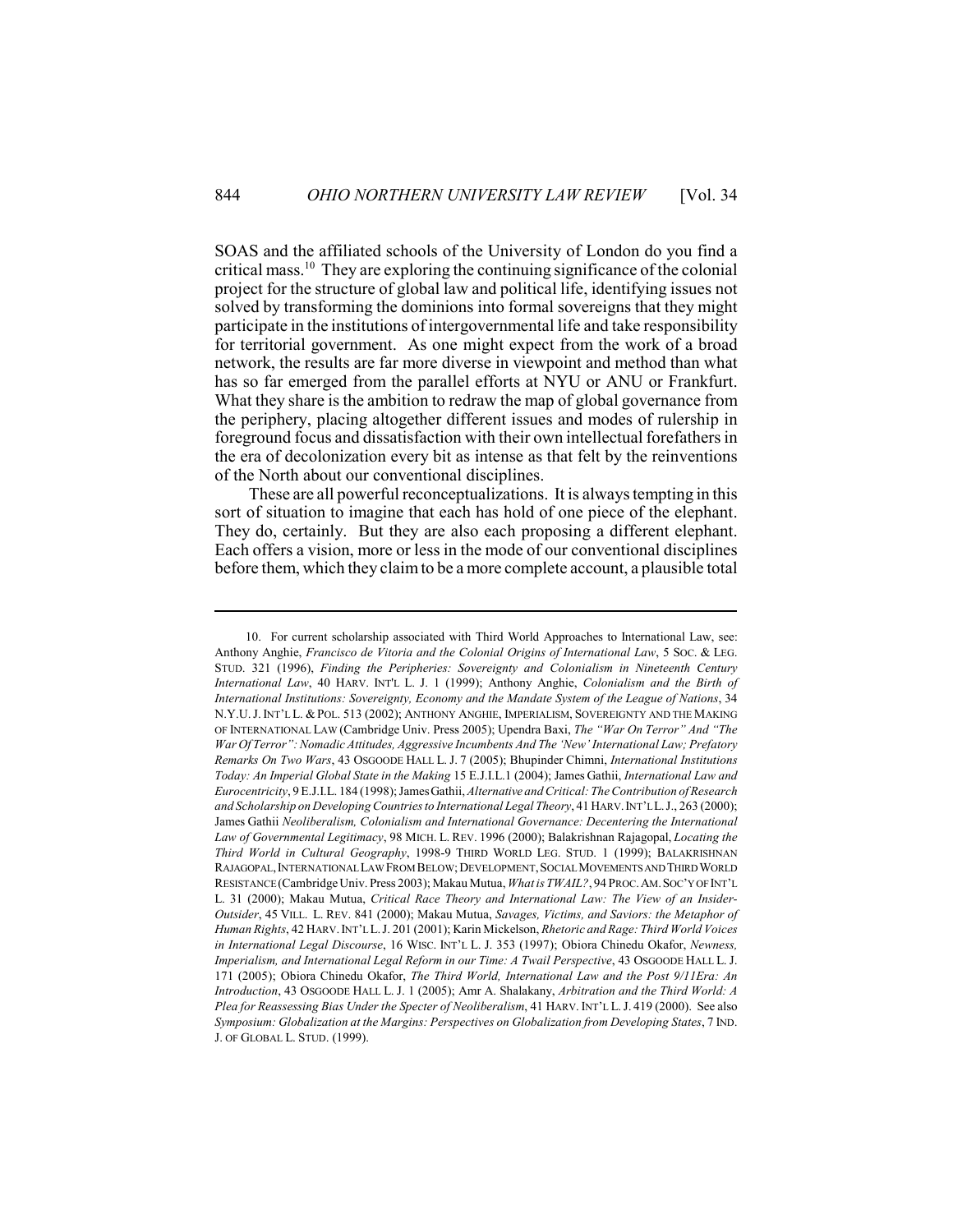or ground level answer to the question of how we are governed, as a candidate to function as queen of the sciences when it comes to global governance. We ought not to dismiss these claims as misguided hubris. Constitutionalism, of course, has claimed pride of place for years in our own legal academy, as the study of process, civil procedure and federal courts did a generation before, or private law before that. The structure of governance has always been both the sum of the disciplinary insights spawned in its name and a struggle among perspectives claiming to be foundational.

If we are to embrace constitutionalism, we will need to explain not only what it adds to the knowledge we have gleaned from, say, public international law or international economic law, but what it means to treat constitutionalism as, well, constitutional. Each field, after all, carries with it a disciplinary sensibility about what the problems are and where solutions lie. Standing on each foundation, some problems will be easy to see, others harder. Some actors and authorities and perspectives will be foregrounded, others not. As we compare frameworks for thinking about global governance, we will need to assess their relative blindness and insight and the consequences of treating one rather than another as the base. What projects of reform, what space for politics, will be enabled setting off from one rather than another of these various points of view?

Moreover, these are certainly not the only new ideas out there about how it all fits together. The traditions of public choice and institutional economics, imported into law by law and economics scholars, also propose new ways of explaining global legal order.<sup>11</sup> I have mentioned only projects well known

<sup>11.</sup> William J. Aceves, *The Economic Analysis of International Law: Transaction Cost Economics and the Concept of State Practice*, 17 U. PA. J. INT'L ECON. L. 995 (1996); DOUGLAS G. BAIRD ET AL., GAME THEORY AND THE LAW (Harvard Univ. Press 1994); Eyal Benvenisti, *Collective Action in the Utilization of Shared Freshwater: The Challenges of International Water Resources Law*, 90 AM.J.INT'L L. 384 (1996); Robert D. Cooter, *Structural Adjudication and the New Law Merchant: A Model of Decentralized Law*, 14 INT'L REV. L. & ECON. 215 (1994); Jeffery Dunoff and Joel Trachtman, *Economic Analysis of International Law*, 24 YALE J. OF INT'L L. 1 (1999); Jack L. Goldsmith and Eric A. Posner, *A Theory of Customary International Law*, 66 U. CHI. L. REV. 1113 (1999); Moshe Hirsch, *The Future Negotiations over Jerusalem, Strategical Factors and Game Theory*, 45 CATH. U. L. REV. 699 (1996); Jonathan R. Macey, *Chicken Wars as a Prisoner's Dilemma: What's in a Game?* 64 NOTRE DAME L. REV. 447 (1989); William B.T. Mock, *Game Theory, Signaling, and International Legal Relations*, 26 GEO. WASH.J. INT'L L. & ECON. 33 (1992); Joel R. Paul, *The New Movements in International Economic Law*, 10 AM. U. J. INT'L L. & POL'Y, 607 (1995); Paul B. Stephan, *Barbarians Inside the Gate: Public Choice Theory and International Economic Law*, 10 AM U. J. INT'L L. & POL'Y 745 (1995); Paul B. Stephan, *Accountability and International Lawmaking: Rules, Rents, and Legitimacy*, 17 NW.J.INT'L L.&BUS. 681 (1996-97); Alan O. Sykes, *Protectionism as a Safeguard: A Positive Analysis of the GATT "Escape Clause" With Normative Speculations*, 58 U. CHI. L. REV. 255 (1991); Alan O. Sykes, *The Economics of Injury in Antidumping and Countervailing Duty Cases*, 16 INT'L REV. L. & ECON. 5 (1996); Joel P. Trachtman, *The Theory of the Firm and the Theory of the International Economic Organization: Toward Comparative Institutional Analysis*, 17 NW. J. INTL L. & BUS. 470 (1996-97).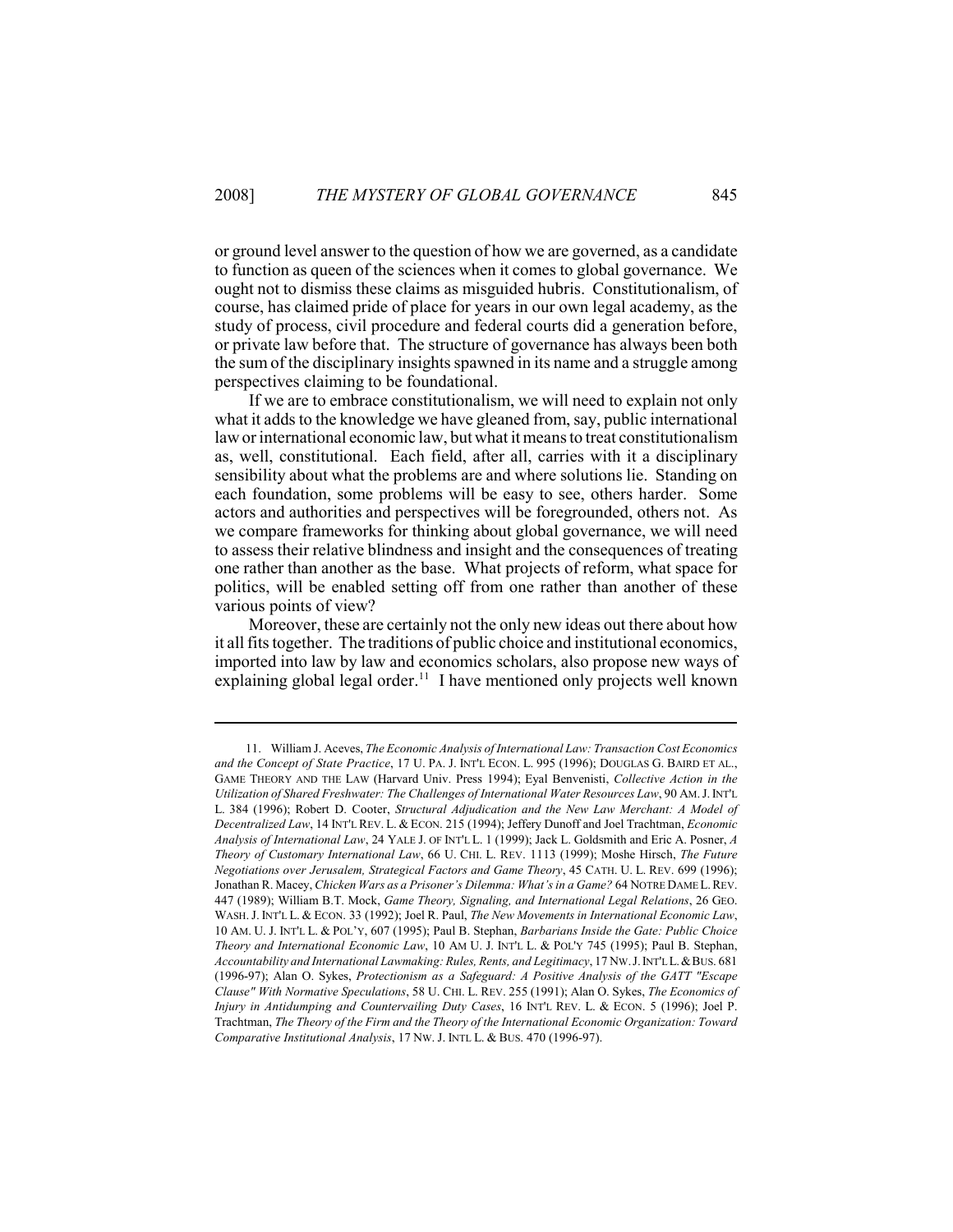in the English language academy. But we must imagine there is rethinking underway as well in Moscow and Tehran and Beijing and—it will be a long list. And we are still looking only at the projects in law—there are every bit as energetic projects moving ahead across the social sciences.

Having multiplied things so far, I should probably come clean as having my own pet project of totalizing re-description. My own focus has been on the work of experts and the significance of expert knowledge in governing our world. Over the last several years, I have studied the work of various experts —international lawyers, human rights activists, military professionals, experts in economic development—to understand the nature of their expertise, the knowledge they bring to bear, their background consciousness about what is and is not part of their domain, the terms through which they argue for one or another position, and the channels through which they make what they know real. On the basis of these preliminary studies, I have proposed pieces of what I hope will become a general model of expertise and the work of experts in global governance.<sup>12</sup>

For now, let me simply say that I have become convinced the role of experts is drastically understudied. We focus on statesmen and public opinion and not enough on the ways in which their choices, their beliefs, are shaped by background players. After all, if for a generation everyone thinks an economy is a national input/output system to be managed, and then suddenly they all become convinced that an economy is a global market for the allocation of resources to their most productive use through the efficiency of exchange in the shadow of a price system, lots has changed. That is also governance. At the same time, our ideas about experts and expertise are rarely realistic. We often overestimate their capacity and influence. We imagine that development economists *know* how to bring about development or that lawyers *know* how to build an institution or draft a statute to bring about a desired result. What holds them back is the friction and resistance of context —or incompetence. At the same time, we rarely have a good picture of the blind spots and biases introduced by expertise, along the lines of the old adage that to a man with a hammer, everything looks like a nail. Indeed, experts

<sup>12.</sup> See for example David Kennedy, *Challenging Expert Rule: The Politics of Global Governance*, 27 SYDNEY. L. REV. 5 (2005); DAVID KENNEDY, THE DARK SIDES OF VIRTUE: REASSESSING INTERNATIONAL HUMANITARIANISM (Princeton Univ. Press 2004); DAVID KENNEDY, OF WAR AND LAW (Princeton Univ. Press 2006); David Kennedy, *The Politics and Methods of Comparative Law* in THE COMMON CORE OF EUROPEAN PRIVATE LAW:ESSAYS ON THE PROJECT 345 (Mauro Bussani and Ugo Mattei eds., Kluwer Law International 2003); David Kennedy, *New Approaches to Comparative Law: Comparativism and International Governance*, 1997 UTAH L.REV. 545 (1997); David Kennedy, *Laws and Developments* in LAW AND DEVELOPMENT:FACING COMPLEXITY IN THE 21ST CENTURY 17 (Amanda Perry-Kessaris and John Hatchard eds., Cavendish Publishing 2003); David Kennedy, *The International Style in Postwar Law and Policy*, 1994 UTAH L. R. 7 (1994).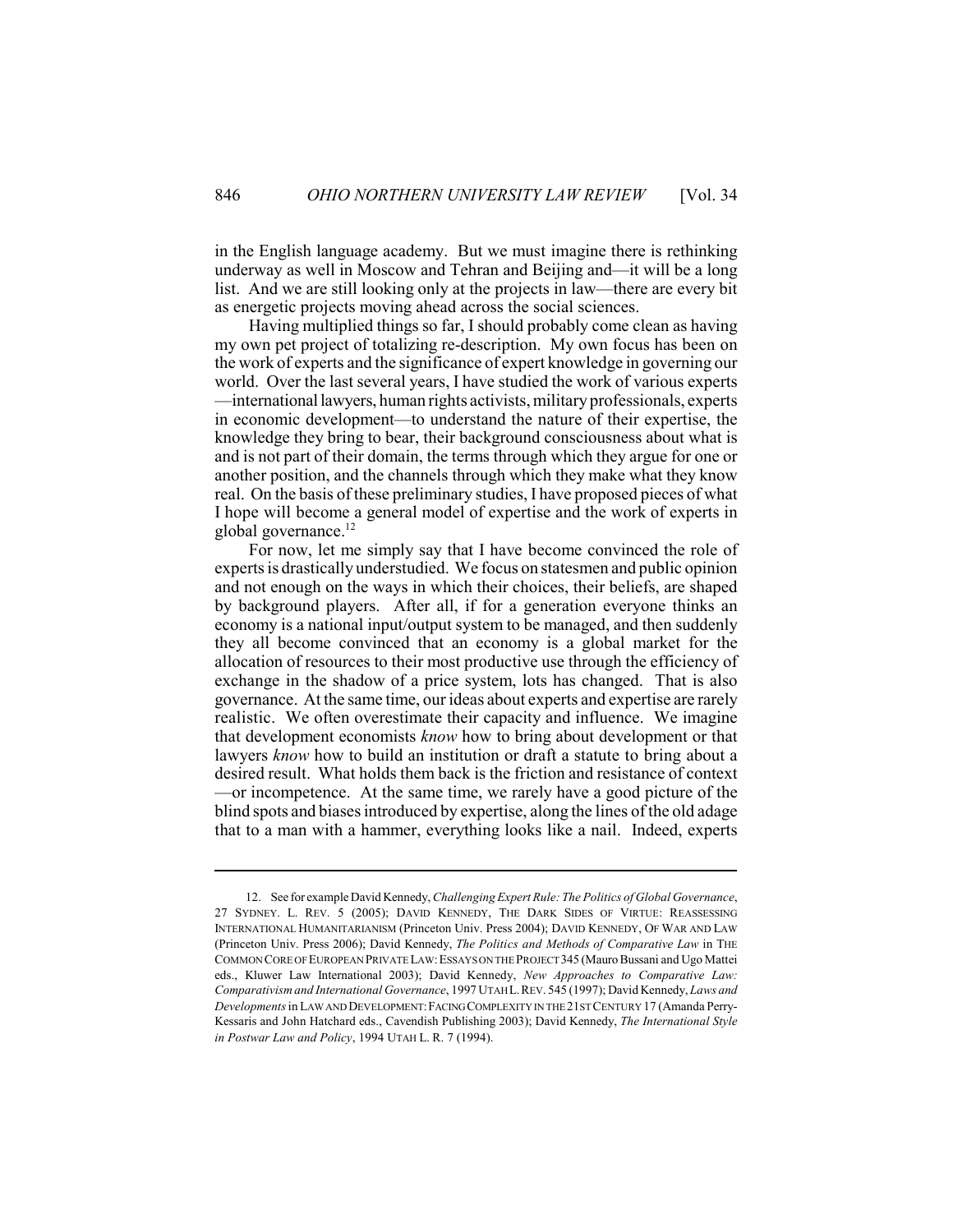rarely know what they don't know and know a great deal that is fashion, that is borrowed, misunderstood, reduced to a slogan, or simply too contradictory to be "applied" or "implemented" straightforwardly.

It may be unwise to call what I am after "experts" and "expertise," for we are used to equating these terms with the work of the professions—scientists, technical people, doctors and lawyers. My hypothesis is broader: that the relationships between power and knowledge which we can see in the professions most familiar to us—international lawyers, development professionals —may well model the relationship between what both laymen and leaders know and do. Politicians are also experts, of a sort, as are citizens. It is not just that they have learned to think about international affairs from expert talking heads. It is that they also play roles and learn about their commitments and possibilities in social networks akin to disciplines or fields.

For all these people—technical experts, politicians, citizens—it is not at all obvious how ideas become policies or how the expertises of various fields or disciplines blend together in that process. But I am convinced that were we to understand the mutually constitutive relationship between professional practice and knowledge we would have displaced the agent/structure debate which has paralyzed so much of the social sciences when thinking about international affairs. Rather than agents in structures, we might come to see people with projects, projects of affiliation and disaffiliation, commitment and aversion, and with wills to power and to submission. We would find these people organized in disciplines, speaking with one another in the vernacular perhaps of public international law or international economic law or constitutionalism. Their disciplines would have a history, an intellectual history, and an institutional and political history. Their knowledge would be less recipe than rhetoric. Their practice would often be best understood as assertion and argument, the vernacular of those arguments structured like any other language. Were we to pursue this approach, we would focus less on procedures or institutions, or even substantive norms and values. The constitution, if we could call it that, for global governance would be written in the disciplinary habits, including the habits of mind and patterns of argument, of people with projects operating with expertise.

#### IV. COMPARATIVE EVALUATION: THINGS WE SHOULD BE SURE TO SEE

Against this background, I come to the mystery of global governance in a skeptical and comparative frame of mind. The range of proposals for understanding the structure of our legal world makes me skeptical that we will find any of these tales persuasive. Useful, perhaps, but can it really be that we are so soon constituted? Do we know enough about the structure of global arrangements, whether legal or political, economic, cultural, to be confident that what we know domestically as "constitutionalism" is a good idea for the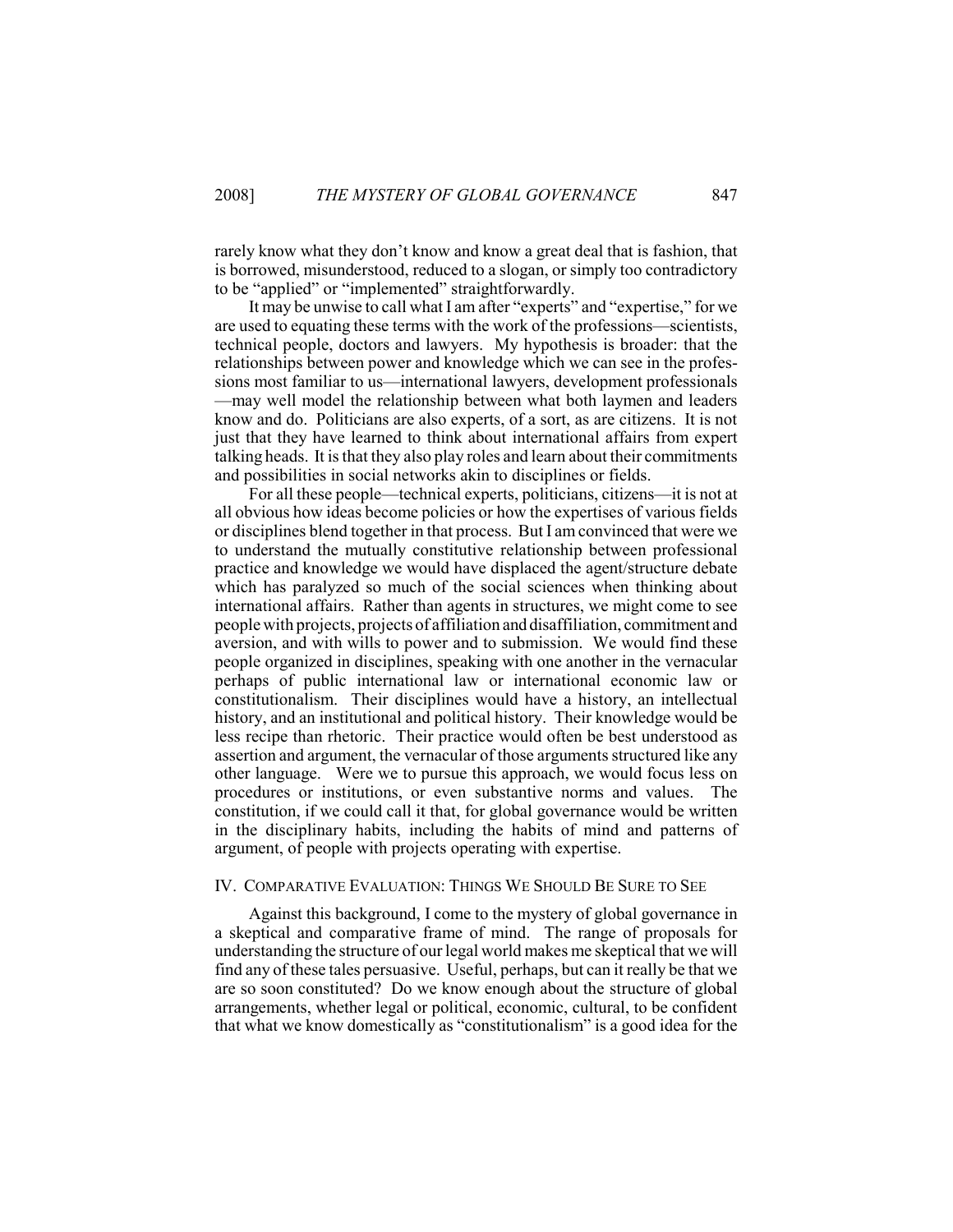globe? What if the distances are so great, the forces so chaotic, the differences in situation so profound that the constitution ratifies what ought rather to be transformed?

At the same time, these are the proposals on the table: constitutionalism, global administrative law, autopoetic regulatory systems, and so on. How ought we to compare them? Each has given rise to a specialized profession. Each offers a focal point for reform. In comparing their vices and virtues, we will each have our own list of issues and facts about the world we think it particularly critical to take into account and we will each judge these various efforts in part by their ability to do justice to our own preoccupations. Let me share a few of my own,—the check list against which I would judge the constitutionalist, or any other, project to rethink global governance. A brief list of things to which I worry we have paid insufficient attention.

First would be the sheer density of rules and institutions in the global space. We often imagine that the world is an anarchic struggle or a deregulated market over which we have managed to throw but a thin net of rules. But the situation is more the opposite—law and regulation and rule at every turn. Economic globalization means legal globalization; every crate travels with a packet of rights and privileges, every transfer relies on a network of institutions and rules. The internationalization of politics means the legalization of politics. Every agent of the state, of the city, of the region, acts and interacts on the basis of delegated powers, through the instruments of decision and rule and judgment. Indeed, globalization has *fragmented* both economic and political power, but it has not de-legalized it. On the contrary, even war today—asymmetric war, high-tech war, war stretched across a global battlespace, war of missiles and missives—is an affair of rules and regulations and legal principles. As a result, the problem is not to bring political or legal actors *into* law, but to understand and, where necessary, rearrange the laws which constitute those actors, channel their interactions and influence their relative powers.

Second, and related, is the disorderliness, the pluralism, the uncertainty, the chaos, of all those rules and principles and institutions. The globalization of law, the legalization of politics and economics, has brought with it a tremendous dispersion of law. All manner of rules, enforced and un-enforced, may, as a matter of fact, affect any global transaction. And as a matter of law —conflicting and multiplying jurisdictions, asserting the validity or persuasiveness of their rules, with no decider of last resort. Some of this disorder is structured in one or another way—various federalisms, multiple jurisdictions, choices of law provisions, even races to the top and bottom. But some is also a matter of struggle and conflict, between legal orders, ideas, powers and traditions. Our picture will need to have room for all this disorder —there is no use denying or overlooking it, pretending coherence. And it is not at all clear the situation would be improved by a net reduction in the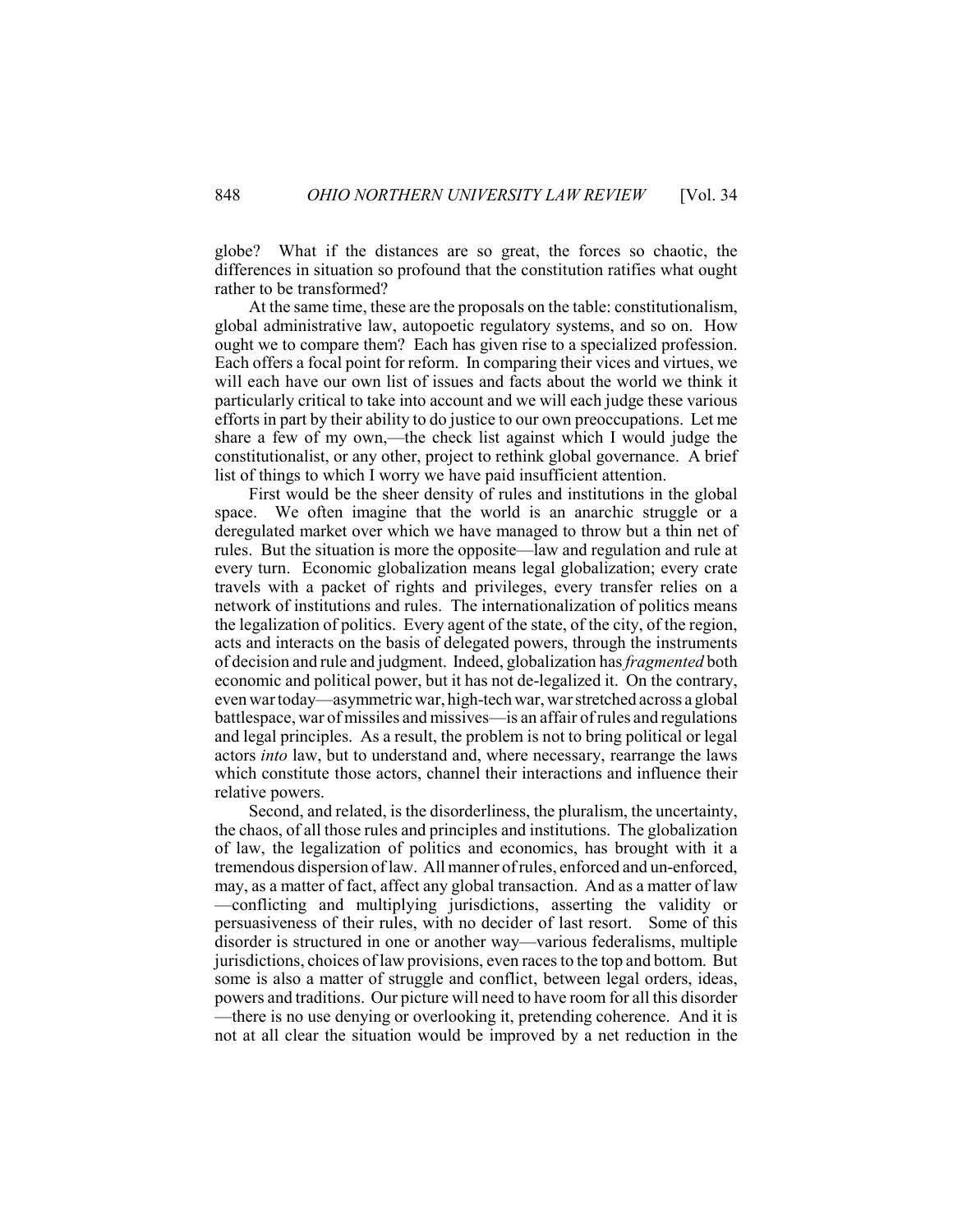plurality of law—it might or it might not. Some would gain and others would lose. We will need to assess the dynamic and distribution effects of one or another attitude toward the disorderliness of global governance.

Third are a series of issues we might think of as the inverse side of law. I worry that our ideas about global governance pay too little attention to the informal and the clandestine—to customary norms, background patterns of private and public expectation, black markets and illegal flows. We rarely distinguish carefully the many degrees of separation from the legal foreground —the clandestine, the informal, the illegal, the corrupt, the black market may all be quite different. Moreover, as everyone exercising a prosecutor's discretion to bring charges well knows, those who govern often strategize about residual of non-compliance to be tolerated. Under a regime of exchange controls, a black market may be more effective than a tariff, and so on. We will need to pay more attention to these back-side calculations and effects, and articulate more clearly how awareness of their significance alters our sense for the big questions: where and what is global power, how is politics organized, where are the levers for change?

In a similar vein, we are prone to imagine that things which happen in the exceptions to rules as *outside* the law altogether. As if the exception was not also a rule. Guantanamo, for example, far from being a legal black hole, is one of the most regulated places on the planet; it is simply that different rules apply and different rules do not apply. Indeed, our pictures of global governance are woefully inadequate in their attention to the significance of *legal privileges*. We forget that law is not merely a matter of rights and duties, but also of privileges to injure without compensation. When UNHCR knocks on the door of a sovereign and asks that a refugee be admitted, the response will be rooted not only in sovereign power but also in legal privilege —the privilege to exclude, to define those one will admit, to defend and fence the national territory. Despoiling the rainforest is not only an economic decision; it is also the exercise of legal privilege. In our thinking about global governance, I worry that we focus too much on the fate of a few hundred detainees held here and there, while our legal order meanwhile wraps the violent wartime deaths of thousands in the "privilege" to kill on the battlefield and the comforting reassurance that all the "collateral damage" was proportional, necessary, and reasonable. It is customary to understand things we don't like—war or poverty or sovereign discretion—as facts or powers *prior* to law. But each is also a legal institution. A refugee is not simply a person who flees his homeland; a refugee is also a legal status and legal regime which governs those who flee, often radically transforming who may leave, where they may go, and even whom they will imagine themselves to be.

I suppose it is not surprising that when we pick up a book about international law to find out how the environment is regulated, we turn to the chapter labeled "international environmental law." What we would find are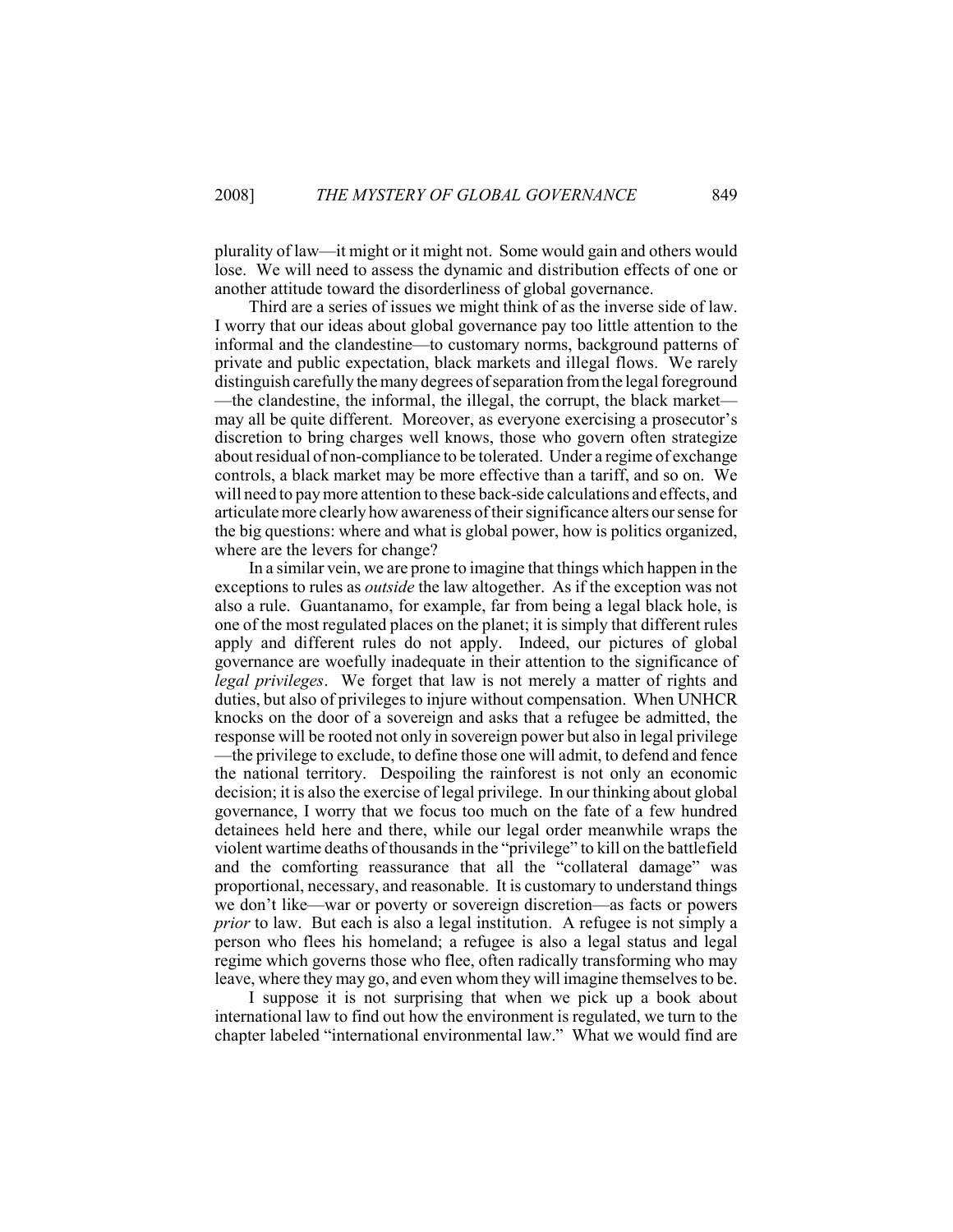the most prominent international rules and principles and institutions dedicated to environmental protection. But we know the law also offers comfort to the despoiler, to the sovereign and company and property owner who wants to cut down that forest, just as we know that the legal regime for migration is far broader than rules about citizenship and asylum. Migration is also a function of employment law and social security and family law and taxation and banking and criminal law and . . . it is hard to see the edge. It we sought a comprehensive guide to the laws affecting the incidence of interstate violence we would probably not even begin with the laws of war. Much would depend on our theory of violence; if it is all about economic struggle, we would look to the laws constituting economic power and distributing access to resources. If war was but another method of dispute resolution and diplomatic communication, we would look at the law structuring the diplomatic process, claims, state responsibility, countermeasures and the rest. And so on.

Fourth, as I have said, it is easy to think about global governance, particularly when thinking about it constitutionally, as a static plan, a machine to be turned on. But our various proposals and reinterpretations will fall into an ongoing and unruly process. They will strengthen forces and weaken others in ways which will change how they function. Global governance is already underway and proposals for its improvement will need to think strategically about the forces which must be strengthened to ensure their success. Are we betting on the middle powers, on the great democracies, on those with capacity to project force abroad, on the rising giants of India and China, South Africa or Brazil?

There is nothing unusual in the idea that a scheme for global governance ought to be conscious not only about who will win and lose, but about whom one expects to carry the program to victory. For the United Nations, it was to be the United States, founder, host and leading source of funds, along with the other Allied Powers granted veto status in the Security Council. Powers changed, new players emerged, and the Charter was amended, in practice if not in text. It is also easy to see that the success of the GATT depended upon harnessing the great trade blocs and dominant traders within its terms from the start, just as the Coal and Steel Community, whatever its legal structure, depended upon cementing a core trade-off between France and Germany which could be expanded, both geographically and substantively. The interests to be engaged were not simply states; they were farmers and industrialists. Indeed, trade scholars have long understood that bargaining in the GATT or WTO—running a successful "trade war" if you like—is all about placing pressure on domestic social and economic sectors one suspects may be able to move public decision-makers abroad: perhaps farmers or cheese-makers or the automotive industry. The WTO offers a framework for gaming conflicts among interests internal to other states.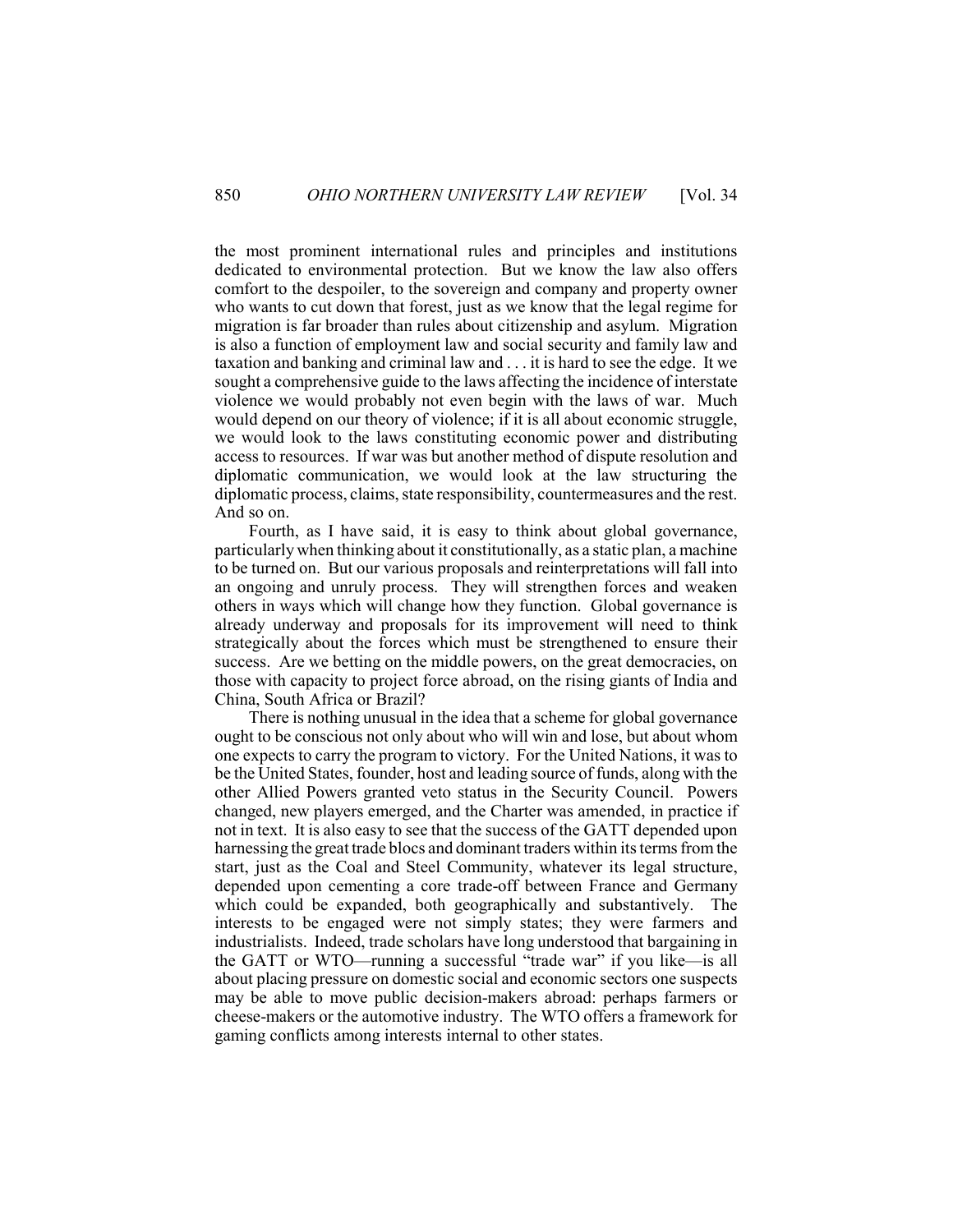Of course, not all contemporary discussions of global governance are silent on their implicit political and economic strategy. But I must say I worry about the plausibility of the coalitions many of today's most popular governance projects would place on the field to ensure their coming into being —non-governmental actors, national judges, international media elites, foundations, corporations enacting new found ideas about social responsibility, wrapped together and styled the "international community" or "international civil society." There is certainly power there. But it can also be a rather weak reed, can stimulate a backlash more powerful than what it can bring to the table in defense, and can lash a global governance system to a narrow vision of the interests and issues to be managed. It is easy to overlook conflict and risk and alternative visions of society and justice when your constituents have styled you as the voice of the universal.

In a similar vein, I worry that our efforts to comprehend global governance have focused far too much on the authority of agents we can see to act within structures we understand. We have paid too little attention to the myriad ways power flows through the capillaries of social life, perhaps particularly at the global level. Many of these are flows of finances, of resources, of arms. But many are flows of belief, modes of knowledge, of affiliation and disaffiliation, the social movement of wills to power, the desire to submit, the experience of triumph and victimization, pride and shame. All these things move like a virus or a fad, but our epidemiology is weak, our sociology of status, convention and emulation at the global level rudimentary.

In a sense, governance by knowledge is easy to picture. We know that the idea of a "national economy" or a "nation-state" can rise and fall, changing a great deal about how people govern and how they imagine themselves in community. Similarly, by tracing the rise and fall of endogeneity in economics, we might learn a great deal about what seems possible for policy in different places and times. But imagine a map of global governance which tracked the distribution of pride and shame across the world's economies, political configurations, social and cultural forms. I am convinced we would find that social power and submission and all the pleasures and rages which accompany them both on the global stage will also turn out to be matters of governance and law.

Fifth, and finally, I worry that our projects to rethink global governance fail to grasp the depth of the injustice of the world today and the urgency of change. They are projects of moderate reform for which the normal is stable and sustainable. Even our best disciplinary maps make inequality and domination in the world system difficult to see. We imagine that poverty was and remains simply there, precursor to growth, fact and context for policy. We understand far too little about the dynamic relationship between growth and poverty. In a similar way, the relationship between rulership and exclusion remains as difficult to understand as that between global governance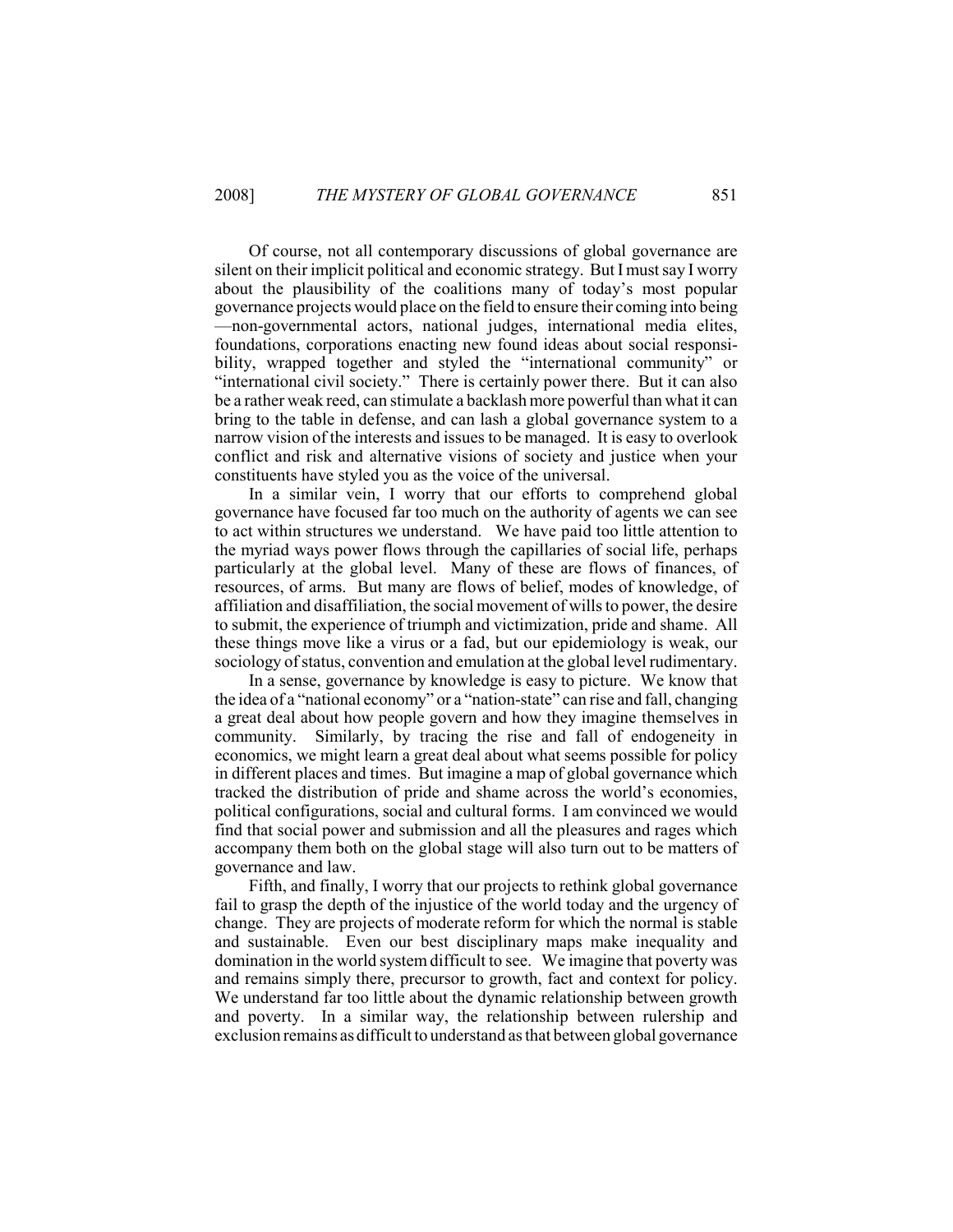and the informal world of clandestine flows. The alchemy by which inequality becomes routinized through the vernacular of experts and hardens as law is tough to unravel, but the effects are everywhere on view. Just writing the history of domination and inequality, and their erasure, into the maps legal intellectuals have already produced will be a great work.

We will each come to debates about global governance with a sense for the challenges we face. The sustainability of our lifestyle and our environment surely makes the list. Then there is the demographic challenge, so pronounced in Europe and the ex-Soviet Union, but also here, or in Saudi Arabia, which will force a reckoning with immigration or security or both. There is the challenge posed by economic success in the third world, by the hundreds of millions of Chinese and Indian individuals who have emerged from poverty into our industrial present. Speaking loosely, and to put it in the starkest terms, with economic globalization and the continued loss of public capacity, large swaths of the world will, in twenty years, have whatever social security system, whatever environmental regime, whatever labor law, whatever wage rate prevails in China.

And there is the parallel challenge posed by economic failure in the third world, by the revolution of rising frustrations among the hundred of millions of individuals who can see in, but for whom there seems no route through the screen except through rebellion and spectacle. If you put just these threats together, we confront an accelerating social and economic dualism—a rumbling fault line between two global architectures, between an insider and an outsider class, between leading and lagging sectors, both within and between national economies and political units.

It is disheartening that while the world fractures, so many of our debates about global governance are content merely to embroider the habits of the technical class, decorating their management with intellectual filigree. So much scholarship today is simply a brief for the significance and vitality of a narrow professional culture and sensibility. Its authors struggle for political rapprochement between a center-right attuned to market failures and a centerleft that has lost faith in its own nostalgia for what it remembers as the potent regulatory and administrative state of earlier days. These political tendencies are status quo parties, timid about social conflict, hesitant about distribution, resigned to poverty, harnessed to a culture of warfare.

I would prefer we set out with questions of political economy in the foreground and that we came to global governance and the constitutionalization of the planet not as an opportunity to depoliticize world affairs, but as the chance to pursue a new politics attuned to these challenges. How does the world remain so unequal, how is hierarchy and domination reproduced? What does law have to do with the organization of politics and economics? If you are an intellectual in the periphery of the world system—the intellectual, geographic, political, cultural or economic periphery—what can you do to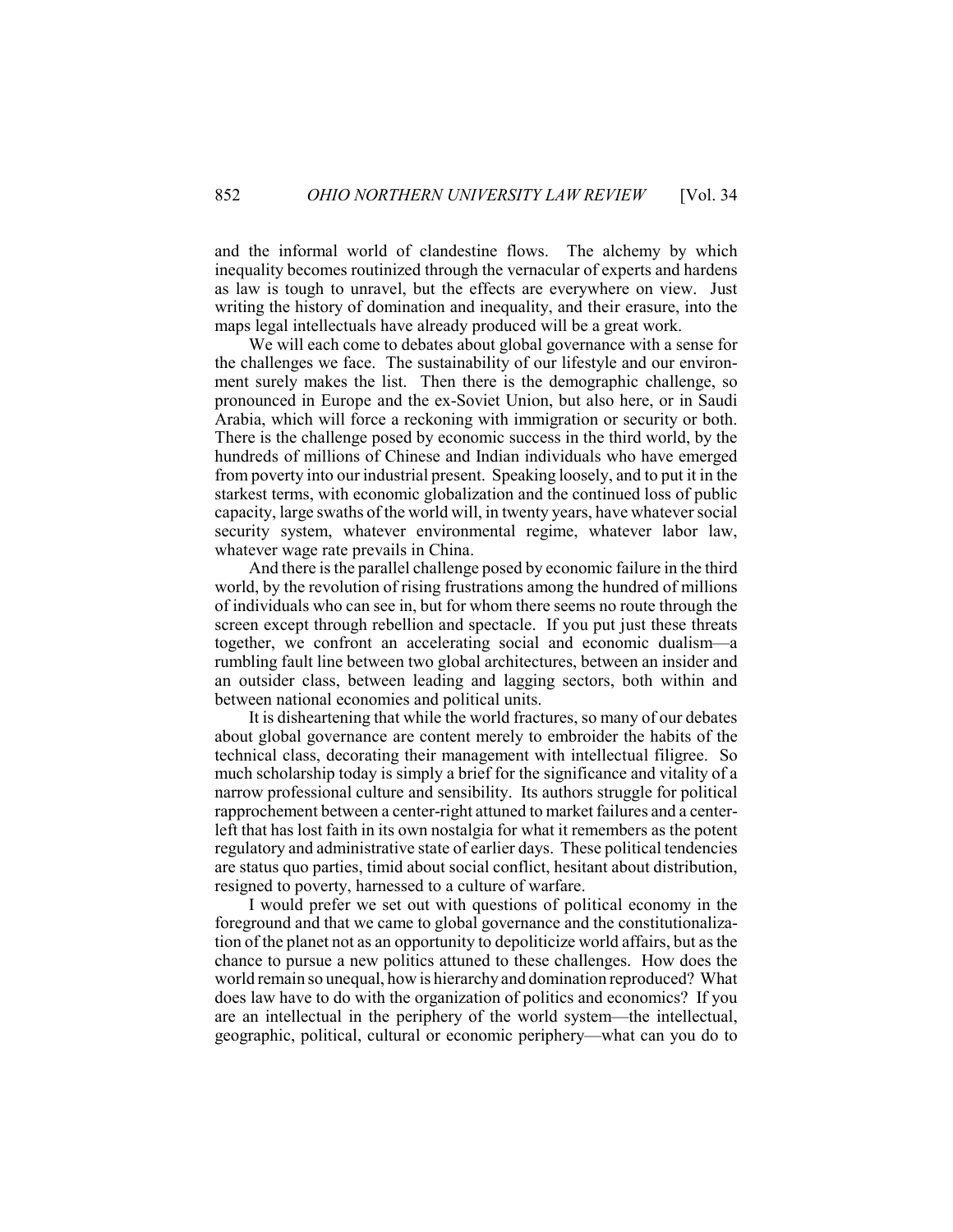change things? Our work on global governance should aim to answer questions like these.

We know, for example, that bargaining power is also distributed by law both between nations and across production chains. If the trading system is to be our world constitution, how does it distribute bargaining power in global markets? When small or medium sized enterprises in Vietnam compete with producers in Laos or Mexico and then bargain with globally networked purchasers—how does law allocate their powers? Who captures the rent? Not only developing governments and their employees seek rents; so do Wal-Mart and Toyota and Chevron. Moreover, how are regulatory powers allocated where economic factors other than labor move more freely than sovereign power? Why do property rights travel so securely when the extraterritorial reach of labor law or employment discrimination or environmental protection law continues to seem unreasonable? How do we decide whether a low wage development strategy is an unfair subsidy or the extraterritorial application of labor law a non-tariff barrier to trade? Indeed, it may well turn out that antitrust or contract is the new global constitutional law. Should we so conclude, we will want to understand the industrial policy embedded within it.

In short, I worry that everywhere global public capacity is not only too anemic or irregular to confront the stakes of global poverty, conflict, injustice. It is also the *instrument* of that poverty, those conflicts, and that injustice. As a result, where our shared dreams about global governance remain rooted in the status quo, they risk lulling us into complacency. We need to remember, as we speak about these things, that all of us in the professional classes of the North confront the rest of humanity with our entitlements and lifestyle and also with our talk about the "international community" and "global governance." It is not enough any more to say we favor *better* law or *good* governance. We will need to ask for whom we govern, for what form of political, social and economic life do we propose a constitution.

#### V. CONSTITUTIONALISM AS GLOBAL GOVERNANCE

Among the lawyers rethinking the way the world is ruled, the constitutionalists have an advantage. They put their wish for a coherent legal map of powers front and center. As a result, the limits are also on view: most crucially, the tendency of the constitutionalist vernacular to dress up normative projects in sociological terms. There is no question we need better maps of the legal regime through which we are governed globally. If we could understand how the whole scheme was constituted, we would be ahead of the game. But the current crop of constitutionalist images of global governance end up sounding far more like proposals to remake the world's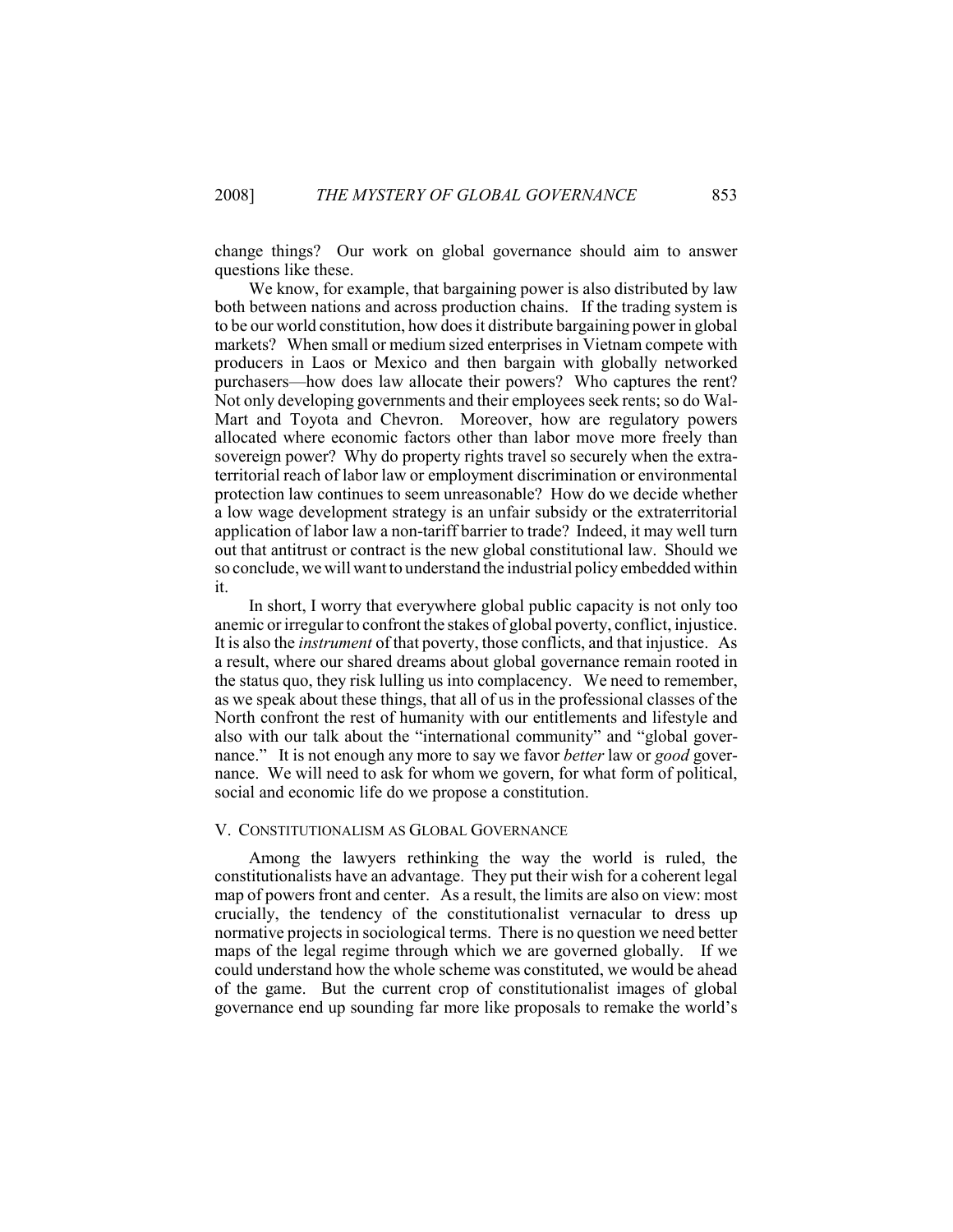political order by sacralizing the institutional forms with which they are most familiar. In this, they remind us to be wary.

It may be my background in American law, but I have always felt constitutionalism a rather weak sociology of the way power functions. The U.S. Constitution is fascinating as a meditation on the possible relationships among a series of legal authorities. As a text, it could be the stuff of normative imagination or political philosophy. I am sure it is sometimes a useful textual reference for interpretive practice in quite specific institutional settings. But it is a lousy description of power in American society, and a quite inaccurate map of how Washington works. Private power and economic form is altogether missing from the story, along with the role of political parties and money, the dynamics of social dualism in American life, changing ethical and political fashion, the world of background norms, informal and customary arrangements and much more. The document reads as if powers outside the territory and entities outside the text are irrelevant to public order. If we imagine the world it constitutes as our political world, we will miss a great deal

Perhaps our fledgling international constitutionalisms have it more to right, but I am worried by the extent to which people come to these debates carrying baggage from their national constitutional traditions. Most scholars of global governance think their own societies do work rather well and many credit their constitution in some way. Even if this is all true, we would still be right to question whether these constitutionalist ideas are useful at the global level, mostly for the familiar reason that international society is altogether different: larger, more fragmented, lacking, as they say, in *demos.* Take judicial review; it seems central, though many democratic constitutional traditions do not have it. As American lawyers, we are familiar with dozens of arguments about the uses and abuses of judicial review, all of which are expressed in very general terms—treating things like "executive power" and "independent judgment" as if they were universals we might place in an ideal relationship with one another rather than idealized descriptions of quite specific institutions in the particular context of American history and political life. Indeed, I have often thought it would be a useful heuristic in discussions of global governance here in the United States simply to ban the use of catch phrases and code words from American constitutional debates precisely so that we could better remember when we are speaking about general things and when about our own experience.

Moreover, I wonder whether our national constitution has done such a good job constituting us as a nation, or whether the American cult of the constitution has not also made us less able to see enduring divisions within our society or imagine links with people outside the territorial boundaries of the place we call the "United States." As a tool for social justice, we would have to concede the record is rather mixed. There have been some astonishing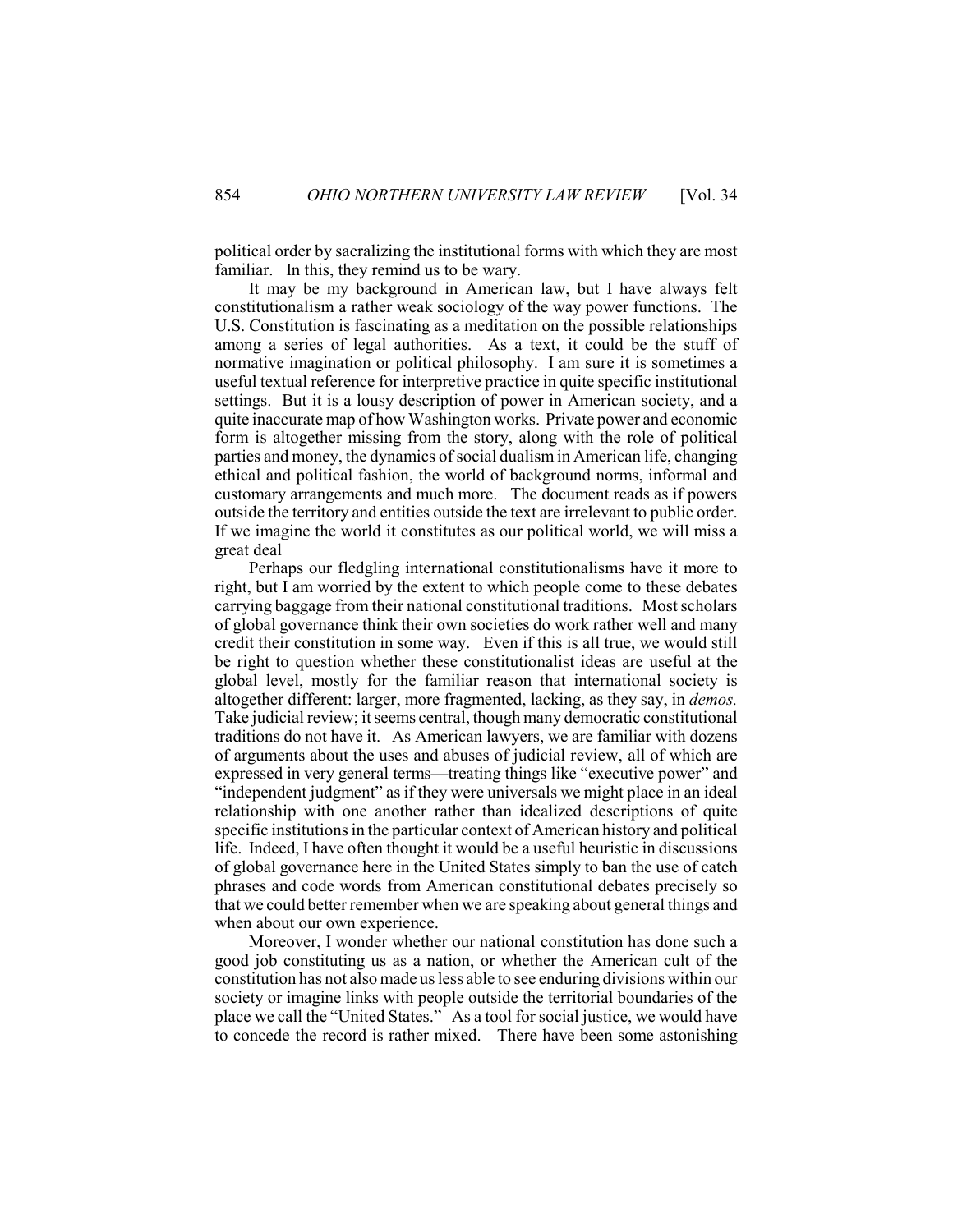successes and important, if more routine pressure against governmental overreaching. But a great deal of injustice which has been routinized or legitimated. The inequality in education for citizens in side by side suburbs, one wealthy, the other poor, remains a scandal and it is rooted in legal arrangements and ideas about cities and property and taxation. Or take the Senate—by entrenching the power of the least populated states, the constitution has continuously structured the nation's political economy. Constitutions are about focusing political attention, removing some things from routine political struggle, placing others front and center, arranging the powers to be taken lightly and those to be accorded great respect.

On balance, we might be quite satisfied with how that has gone here at home. Our European colleagues might well feel the same way, if for different reasons and with a different history. But imagine a person who came to the constitutional discussion at the global level from a country with a different history of constitutionalism at home—a country whose constitution removed different issues from contestation, or where the constitution was irrelevant to the political struggles of the nation, or enshrined ethnic or religious divisions or political ideological commitments with which he or she disagreed, or whose formal terms had been altogether swamped by other modes of power sharing, rent-seeking or corruption. It is not just that such a person might not understand or value the global constitution we proposed, for we would certainly offer the world our own more workable arrangements. It might be that, as the global struggle among us unfolds, we will find ourselves with a global constitution of a completely different kind than we might anticipate around this table.

As a tool for thinking about global governance, the constitutionalist literature has some unfortunate biases. Perhaps most serious is the idea that the world is, in fact, "constituted," that things do add up, one way or the other. We might think of this as a bias against the perception of disorder or contradiction. There is often what we might call a "purposive bias," that elements in a constitutional order have a function, they are things you can do something with, they reflect social needs or have their justification one or another way in instrumental reason or in a progressive or evolutionary reading of history. Such a bias might well predispose us against mystery, against the aesthetic, the ritualistic, the accidental or path dependent, the neurotic or simply the unknown in our governmental forms. In a similar way, it has been difficult to think of power and knowledge as mutually constitutive or as social and cognitive flows in a constitutionalist framework which names the players and the channels of their interaction.

Most global constitutionalist projects are centered on existing institutional arrangements: the United Nations, or the World Trade Organization or the interactions of national constitutional courts and regimes. There is always the problem of selection. Why these and not others? Are they actually at the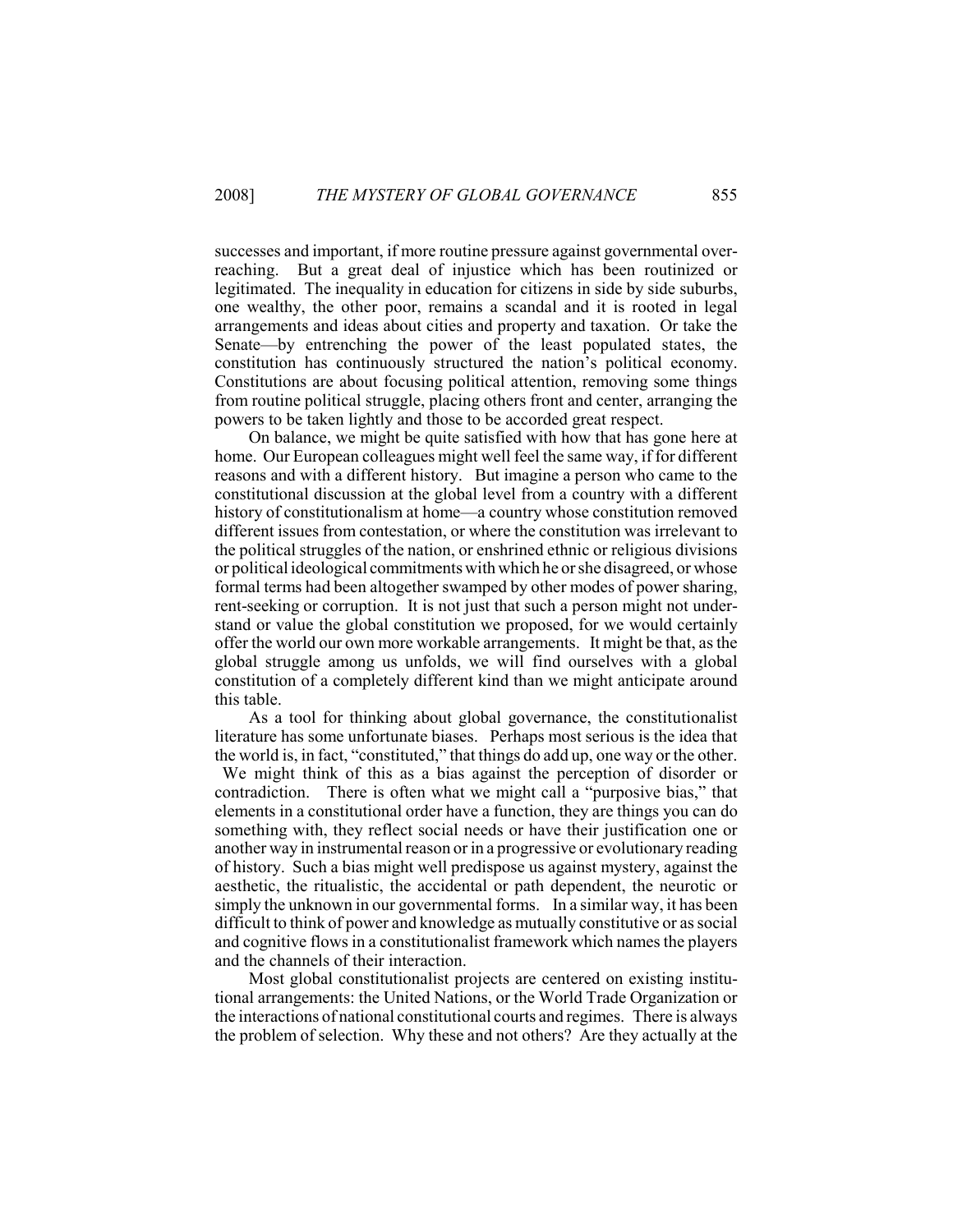center? Would things be better if we all treated them as central rather than simply as one more or less significant organization? Each of these institutions carries with it a project and a history—to free trade, to settle disputes, to enforce the peace. They are often worthy projects, but it would be odd to organize governance for the whole around the procedures once thought workable for these more limited aims. Constitutionalizing our existing governance structures does aim to remove them from contestation and revision, harden their division of power and freeze their political and legal players. If all this could be accomplished by interpretation—if we, here, could contribute in some small way to the process by which the world's elites came to think of these institutions in constitutional terms, I do worry about the responsibility we would bear for foreclosing other projects and players and possibilities.

Global constitutionalist discussions also often have a proceduralist bias. It can be very difficult to uncover the substantive biases and political projects of proposals for global governance. They all present themselves in evenhanded terms, as if they were, in fact, drafted behind a veil of ignorance. Sometimes it is easy to see the trick, treating all "states" equally is hardly to be even-handed given the astonishing inequality of states. But more often it takes great work to understand who has been structured to win and who to lose in global legal and institutional arrangements.

At the same time, the entire project of global legal arranging offers itself as innocent of value and ideology and cultural predisposition. All that has been pushed down, below the line of sovereignty, a matter for each local or national community to decide for itself. The international legal order expresses questions of value as "rights" or "principles" which are at least aspirationally universal, treating everything else as an "interest" or an "ideology" of the part, the nation, the region, the culture. To speak substantively places you off the international plane, expressing something we understand to be the interest or attributes of states and organizations and individuals and groups, rather than qualities of the international legal order itself.

We imagine that better procedures will be good for everyone, forgetting that the international order may have a powerful substantive agenda of its own. Focusing on right process, on dispute resolution, on the proper authority of various actors, we forget how much of the status quo we legitimate and how we squeeze those who would change it to the margins of legitimate politics. There is a charming moment in the Kingsbury and Stewart manifesto for better global administrative law when they acknowledge what a generation of law reformers discovered in the development context: improving the machinery of government makes no sense if scoundrels rule—or if the entire global architecture has a substantive skew against the poor, against Russia, against the developing world, against Israel, or whatever. In such a situation, you might well not wish to improve the procedures through which global

politics reproduces these tendencies.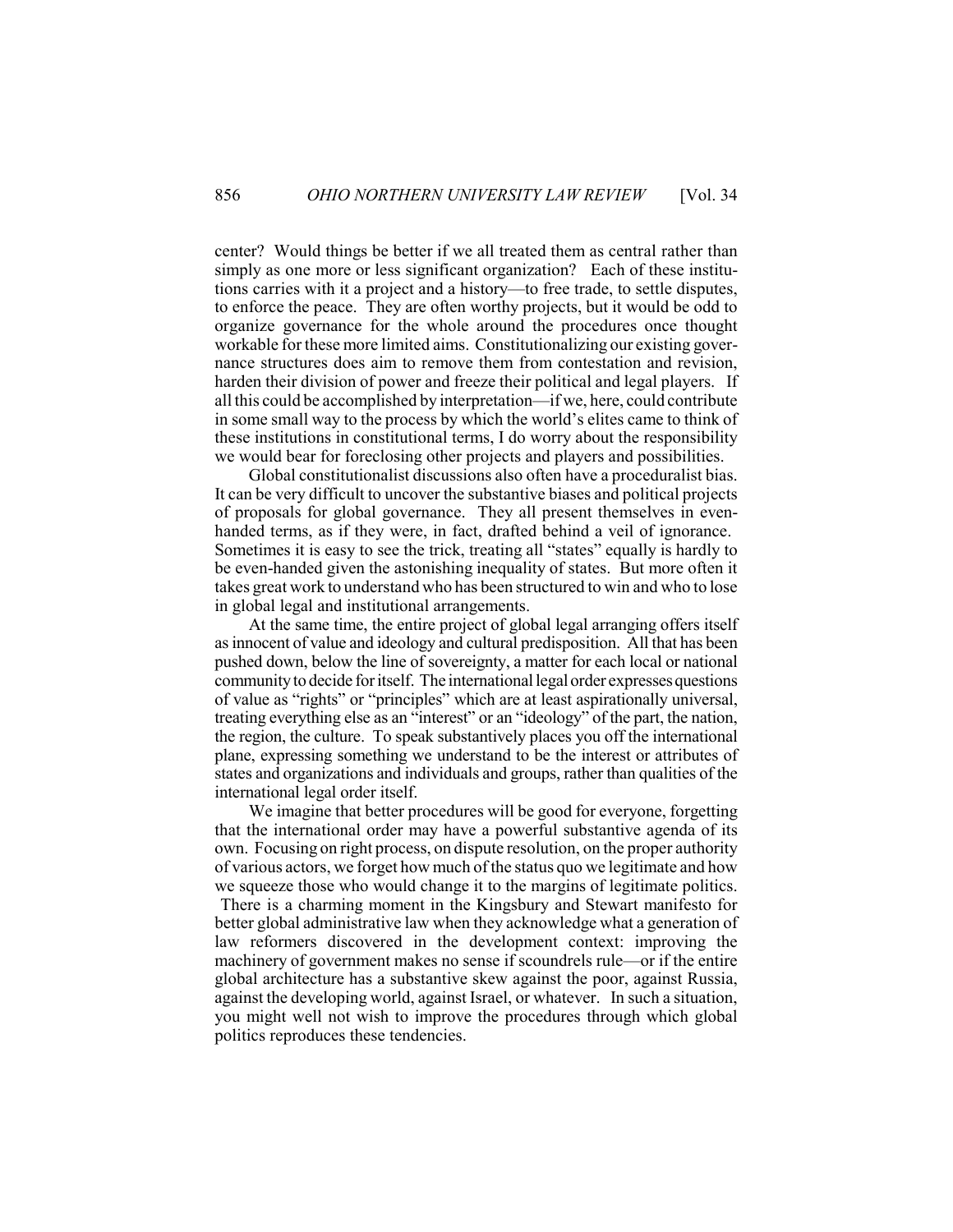Something similar might be argued about Europe. On one view, the European Union places in private hands the power to ignite the judiciary against national democratic decisions in the name of rules and arrangements largely settled by a transnational technical class. It is not at all clear that constitutionalization of this arrangement will democratize; it may well tip things in quite the other way. At a minimum, we can see that the European legal order affects new and old members differently and brings with it a whole development policy and particular modes of economic and social life. In a similar way, the trade regime entrenches a whole range of distinctions between normal and abnormal traders and trading practices, as well as the hub and spoke bargaining arrangements which characterize bilateral dealing between more and less diversified and developed economies.

Constitutionalism may also bring with it what we might call a "settlement bias." Recasting our situation in constitutional terms can give us the feeling things are *settled.* The struggle is over and this is how it turned out. Each year, I ask my international law students how they see the project of their generation: is this 1648 or 1918 when the entire order needed to be remade, is it more like 1945 when the system needed to be put back together, reformed, under new leadership, or is it like 1989, when we finally felt all we needed to do was implement, enforce and utilize the international system we had spent so long building in the garage. As you might expect, most usually choose the middle washing machine, precisely as marketing studies would predict. But the number who take the first has grown sharply in the last years, while the number who feel that what the world needs now is more of the same has shrunk to a handful.

Whether we choose to see these as pre-revolutionary times or not, it certainly does seem that the situation is far from settled. Economic, political and cultural competition of many kinds is underway as we confer here. Although the situation may sort itself out peacefully, I expect deep struggles will probably continue, struggles it will be difficult to routinize into the normal institutional politics of one or another constitutional arrangement. Should that happen, I do worry that the constitutionalist frame will encourage us to take our eye off the ball.

#### VI. CONSTITUTION OR NO, GLOBAL GOVERNANCE WILL BE TRANSFORMED

The current appeal of constitutionalism among those who concern themselves with global governance is a puzzle. And it is not just the Europeans either, although we must admit that projects of constitutional governance, like enthusiasm for international adjudication, have become something of a game for intellectuals from the middle powers. It may simply have something to do with the lack of workable maps of global power. We may grab constitutionalist accounts because they are familiar and promise us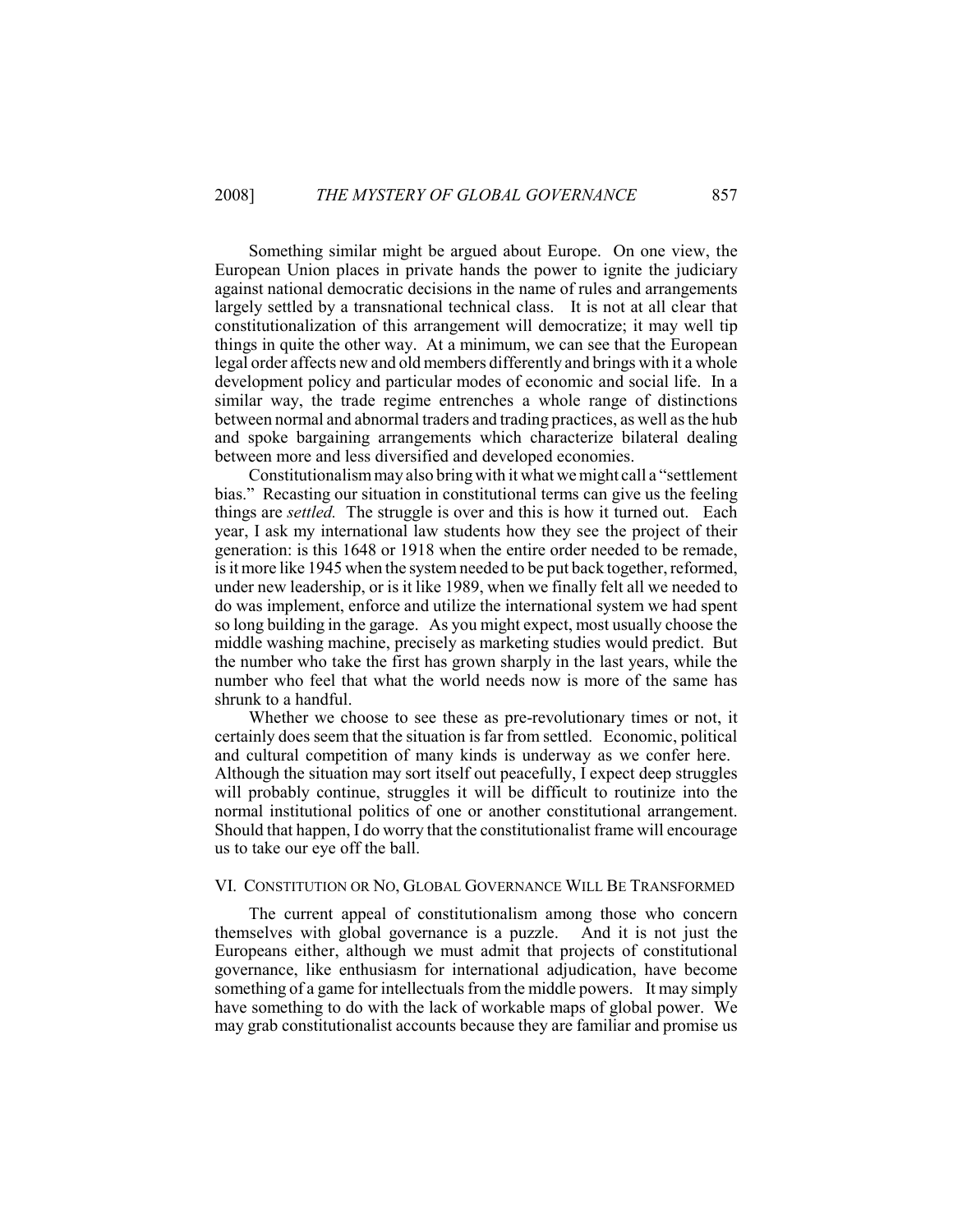a map, some form of cognitive control over global political life. People may hang on to their favorite constitutional arrangements, down to the institutional details, less because they work as designed even at home, let alone can be expected to do so in the quite different context of global society, than because they are a familiar map and even an inaccurate map from another country can be a comfort when crossing into *terra incognita.*

Thinking about global governance, I do not think we ought to try to constitute the world anew. There is too much work we still need to do simply to understand how it works, how the forces and factors we have overlooked might be brought into the analysis. We will need to collaborate with many who are not here, place ourselves in a far more global network of research and inquiry, to map the modes of global power and right. Going forward, our most significant contribution to global order may simply be spreading that knowledge, sharing it more evenly, building an academy outside the elite institutions of the North and West where these things are seen as we can see them and encouraging us also to see what can be seen there.

Things like "governance" do change. In Foucault's terms, there was the gallows and then there was the prison timetable. Or, if you prefer, an "economy" can cease to be something to be harnessed for national growth or development and become an international market, facilitating the flow of goods and capital. New ways to govern, new meanings for "politics," new identities for subjects and rulers, for law, for the state, and for things like "culture"—all these things have to be thought up. And when they are built, their power must be wrought into knowledge.

Sometime between 1789 and 1900—and as late as 1960 for much of the colonial world—governance was consolidated on a global basis around the national sovereign state. People were organized into territorial states, granted citizenship, and government was defined as what national public authorities did. Building a national public politics across the planet had a strong emancipatory dimension—slaves, women, workers, peasants, colonial dominions obtained citizenship in relationship to the new institutional machinery of a national politics. New global governance, called "*government*," centered on national Parliaments and offered new identities for sovereigns and subjects. Status dissolved into nation and contract. The twentieth century also remade global governance—it was no longer all nations all the time. Law infiltrated the political. Sovereignty, like property, was disaggregated into bundles of rights: corporatism, administration, public/ private partnerships, management. Boundaries eroded, merged. Federalism, power sharing, subsidiarity, devolution. Interdependence, social solidarity, policy management. Here too there were emancipatory elements and important humanitarian accomplishments. But here too there were dark sides and disappointments, just as there were winners and losers.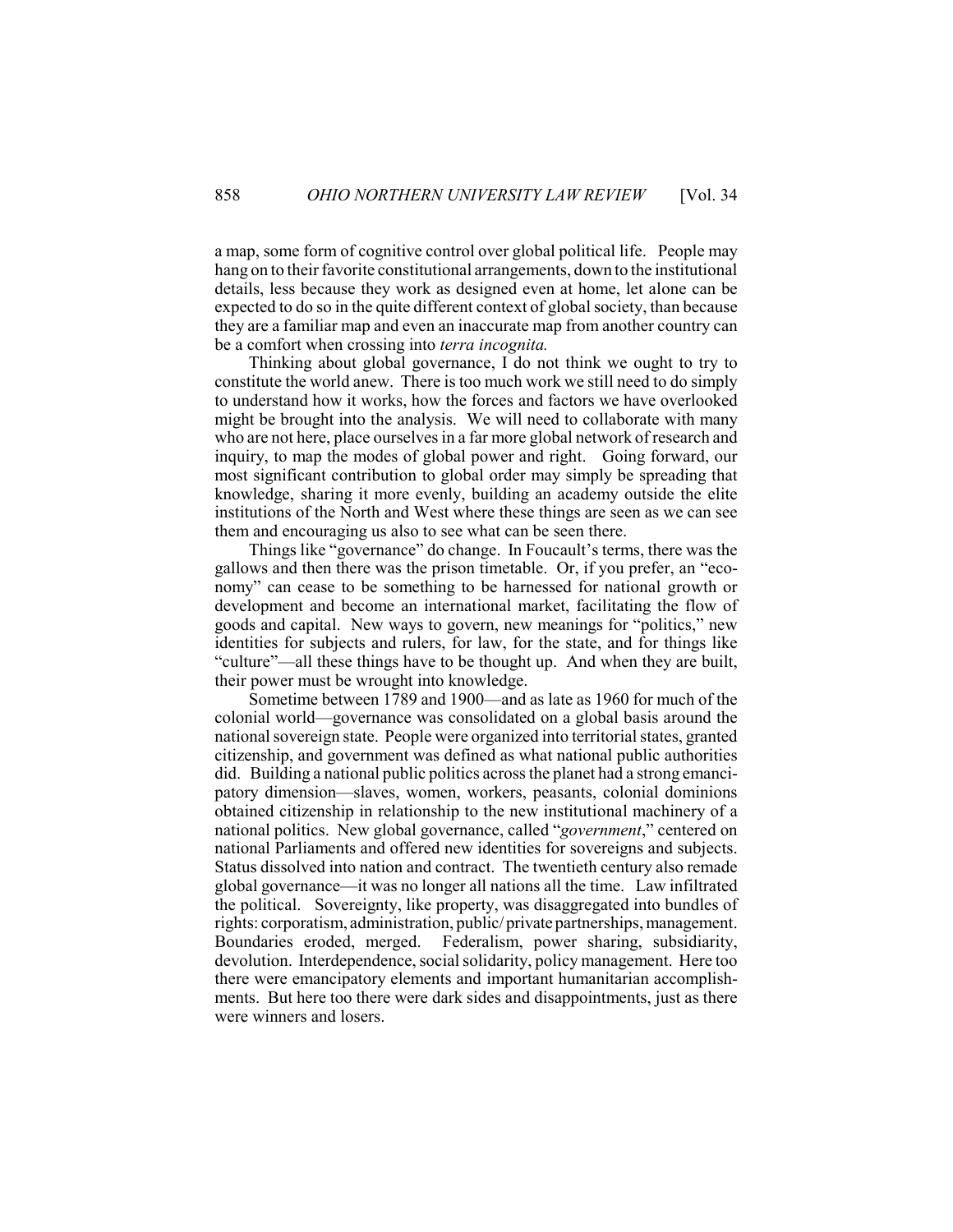We can be confident that global politics will be remade in the twenty-first century. It is just very difficult to say how. There are lots of forces out there which might well turn out to have the revolutionary energy to remake the way we are governed. The emergence of new leadership across Latin America, of tribal nationalism in so many places, of religious fundamentalism in the developed and developing world alike. We might even see the Iraq war as the revolutionary project of a confident American leadership supported by an American middle class experiencing its global vulnerability. The decline of the European project, the rise of China, the erosion of confidence in the West's recipes for humanism and development. Any of these might be the sign of things coming loose.

As they do come loose, I am afraid "constitutionalism" will not be up to the task of holding the fort any more than channeling peaceful change. The conflicts are too real, the status quo too unstable, our current institutions far too wedded to the details of technical management to constitute a new politics. The same, I'm afraid, may be said about proposals for more transparency, accountability, participation, good governance or an improved administrative process. They may remake management of the regime, but not the politics of the globe.

My own hope would be that we might quicken the pace and emotional tenor of decisions in the background institutions of life. Render the forces affecting people's lives more contestable, awaken a sense among actors outside the spotlight of "leadership" and the fishbowl of the international political system that they *also* govern, that they have discretion, that they can act to change their—and our—institutional arrangements. I have in mind less new procedures than a new spirit of management, encouraging the human experience of responsible freedom throughout the worlds of corporate, private, public and technical expertise.

Our objective would be to carry the revolutionary force of the democratic promise, of individual rights, of economic self-sufficiency, of citizenship, of community empowerment, and participation in the decisions that affect one's life to the sites of global and transnational authority, however local they may be. To multiply the sites at which decisions could be seen and contested, rather than condensing them in a center, in the hope for a heterogeneity of solutions and approaches and a large degree of experimentation, rather than an improved constitutional process or more stable settlement. As we open spaces for conflict and struggle, moreover, we ought to take a break from the search for a universal ethics. Constitutionalism offers an improved institutional platform from which global ethicists can speak for the universal against those who must be cast out from the community of the universal, just when we need conversation, interaction and ethical pluralism.

There are lots of institutional ideas lying around, utopian heuristics for a politics remade. Perhaps the new politics will be about *experimentation* and